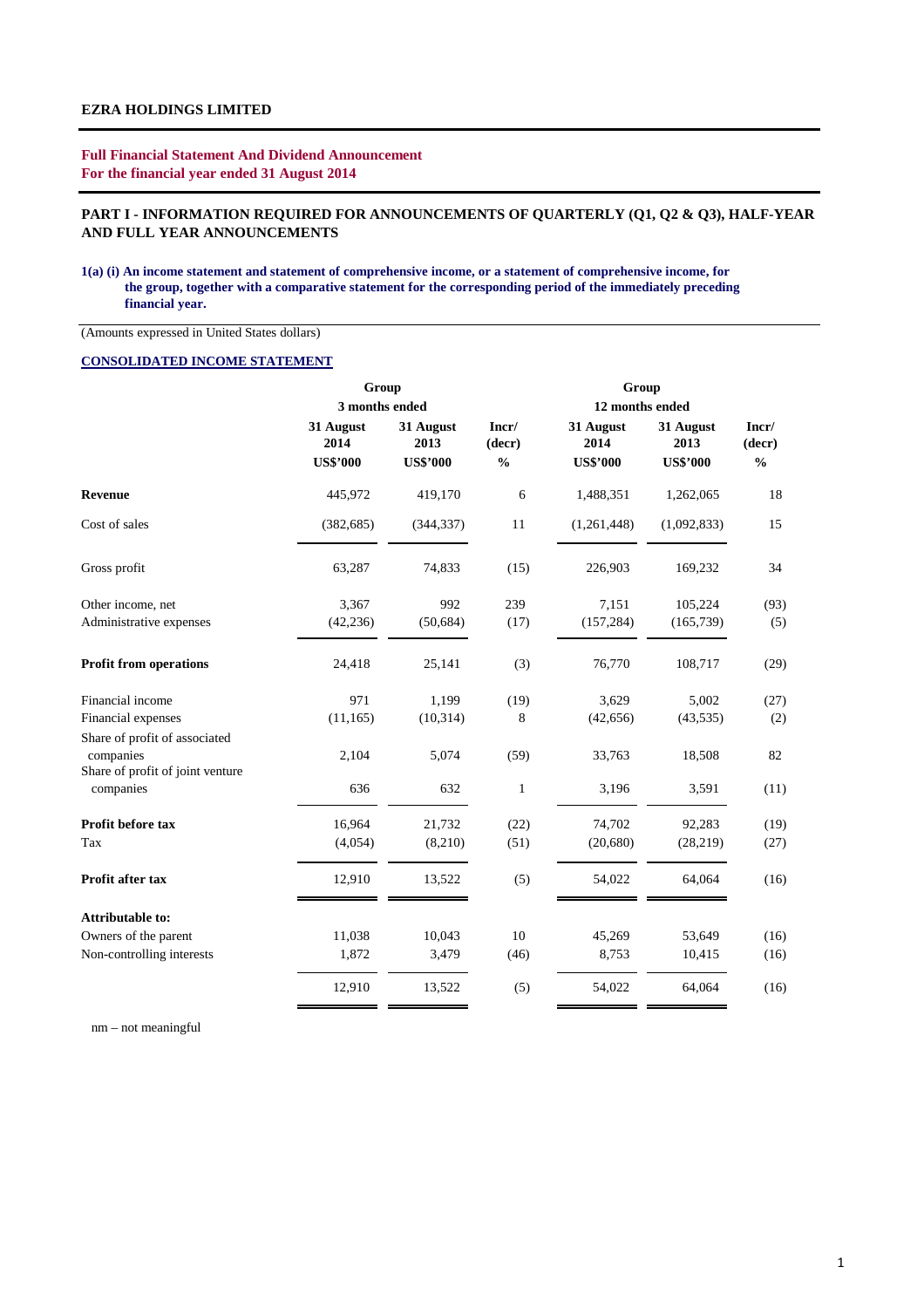## **CONSOLIDATED STATEMENT OF COMPREHENSIVE INCOME**

|                                                                                                             | Group<br>3 months ended              |                                      |                                  |                                      |                                      |                                  |
|-------------------------------------------------------------------------------------------------------------|--------------------------------------|--------------------------------------|----------------------------------|--------------------------------------|--------------------------------------|----------------------------------|
|                                                                                                             | 31 August<br>2014<br><b>US\$'000</b> | 31 August<br>2013<br><b>US\$'000</b> | Incr/<br>(decr)<br>$\frac{0}{0}$ | 31 August<br>2014<br><b>US\$'000</b> | 31 August<br>2013<br><b>US\$'000</b> | Incr/<br>(decr)<br>$\frac{0}{0}$ |
| Profit after tax                                                                                            | 12,910                               | 13,522                               | (5)                              | 54,022                               | 64,064                               | (16)                             |
| Other comprehensive income:                                                                                 |                                      |                                      |                                  |                                      |                                      |                                  |
| Exchange differences on translating foreign<br>operations<br>Net gain on available-for-sale ("AFS")         | (554)                                | (924)                                | (40)                             | 1,217                                | (1,222)                              | nm                               |
| investments<br>Reclassification on disposal of AFS investments<br>included in profit or loss                |                                      |                                      | nm<br>nm                         |                                      | 28,886<br>(57,961)                   | (100)<br>(100)                   |
| Fair value changes on cash flow hedges<br>Reclassification of gain on cash flow hedges to profit<br>or loss | 617                                  | (660)                                | nm                               | 3,169                                | (1,059)                              | nm<br>(100)                      |
| Share of other comprehensive income of<br>associated companies and joint ventures                           |                                      |                                      | nm                               |                                      | (4,211)                              |                                  |
| companies                                                                                                   | (11,200)                             | 2,089                                | nm                               | 3,127                                | 2,262                                | 38                               |
| Other comprehensive income for the<br>financial year, net of tax                                            | (11, 137)                            | 505                                  | nm                               | 7,513                                | (33,305)                             | nm                               |
| TOTAL COMPREHENSIVE INCOME FOR THE<br><b>FINANCIAL YEAR</b>                                                 | 1,773                                | 14,027                               | (87)                             | 61,535                               | 30,759                               | 100                              |
| Total comprehensive income attributable to:                                                                 |                                      |                                      |                                  |                                      |                                      |                                  |
| Owners of the parent                                                                                        | (99)                                 | 10,548                               | nm                               | 52,782                               | 20,344                               | 159                              |
| Non-controlling interests                                                                                   | 1,872                                | 3,479                                | (46)                             | 8,753                                | 10,415                               | (16)                             |
|                                                                                                             | 1,773                                | 14,027                               | (87)                             | 61,535                               | 30,759                               | 100                              |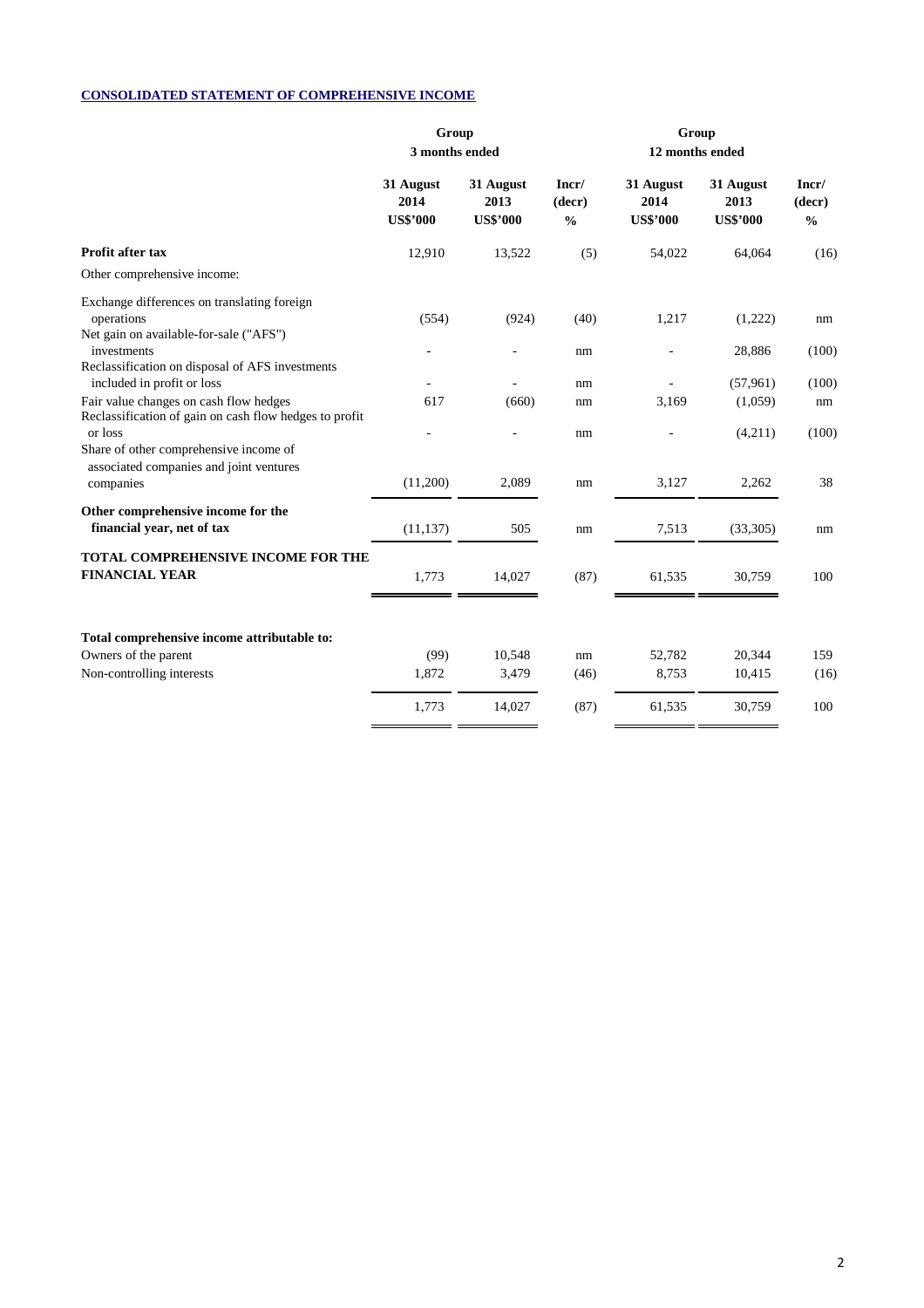## **Profit before tax was stated after (charging)/crediting:-**

|                                                                                              | Group<br>3 months ended              |                                      |                                  |                                      |                                      |                                  |
|----------------------------------------------------------------------------------------------|--------------------------------------|--------------------------------------|----------------------------------|--------------------------------------|--------------------------------------|----------------------------------|
|                                                                                              | 31 August<br>2014<br><b>US\$'000</b> | 31 August<br>2013<br><b>US\$'000</b> | Incr/<br>(decr)<br>$\frac{0}{0}$ | 31 August<br>2014<br><b>US\$'000</b> | 31 August<br>2013<br><b>US\$'000</b> | Incr/<br>(decr)<br>$\frac{0}{0}$ |
| Amortisation of other intangible assets                                                      | (212)                                | (412)                                | (49)                             | (843)                                | (1,646)                              | (49)                             |
| Depreciation of fixed assets                                                                 | (19, 618)                            | (17,926)                             | 9                                | (71, 289)                            | (58, 232)                            | 22                               |
| Loss on disposal of assets held for sale                                                     |                                      | (30)                                 | (100)                            |                                      | (3,416)                              | (100)                            |
| (Loss)/gain on disposal of fixed assets                                                      | (240)                                | (1,179)                              | (80)                             | (197)                                | 28,835                               | nm                               |
| Impairment loss on fixed assets                                                              | (88)                                 | (2,000)                              | (96)                             | (607)                                | (2,000)                              | (70)                             |
| Realised (loss)/gain on derivative instruments, net                                          | (27)                                 | (121)                                | (78)                             | (270)                                | 4,180                                | nm                               |
| Gross dividend income from an AFS investment<br>Gross dividend income from fair value        | 1,200                                |                                      | nm                               | 1,200                                | 32                                   | nm                               |
| through profit and loss ("FVTPL") investments<br>Fair value changes in respect of derivative |                                      | 29                                   | (100)                            | 180                                  | 115                                  | 57                               |
| instruments, net                                                                             |                                      | $\overline{\phantom{a}}$             | nm                               |                                      | 613                                  | (100)                            |
| Fair value changes in respect of FVTPL                                                       |                                      |                                      |                                  |                                      |                                      |                                  |
| investments, net                                                                             |                                      | (90)                                 | (100)                            | 345                                  | (29)                                 | nm                               |
| Foreign exchange (loss)/gain, net                                                            | (403)                                | 1,656                                | nm                               | (6,232)                              | (3,486)                              | 79                               |
| Gain on disposal of an AFS investment                                                        |                                      |                                      | nm                               |                                      | 67,369                               | (100)                            |
| Bad debts recovered/(written off), net                                                       | 407                                  | (11)                                 | nm                               | 898                                  | (1,404)                              | nm                               |
| Allowance for doubtful debts, net                                                            | (4,149)                              | (5,528)                              | (25)                             | (4,149)                              | (6,898)                              | (40)                             |
| Fixed assets written off                                                                     | (2,553)                              | (3)                                  | nm                               | (3,057)                              | (47)                                 | nm                               |
| (Loss)/gain on dilution of interest in an associated<br>company                              | (103)                                | 2,716                                | nm                               | 4,995                                | 4,684                                | 7                                |
| Negative goodwill on acquisition of a subsidiary                                             |                                      | 610                                  | (100)                            | ÷,                                   | 610                                  | (100)                            |
| Gain on disposal of a subsidiary                                                             | $\overline{\phantom{a}}$             |                                      | nm                               |                                      | 151                                  | (100)                            |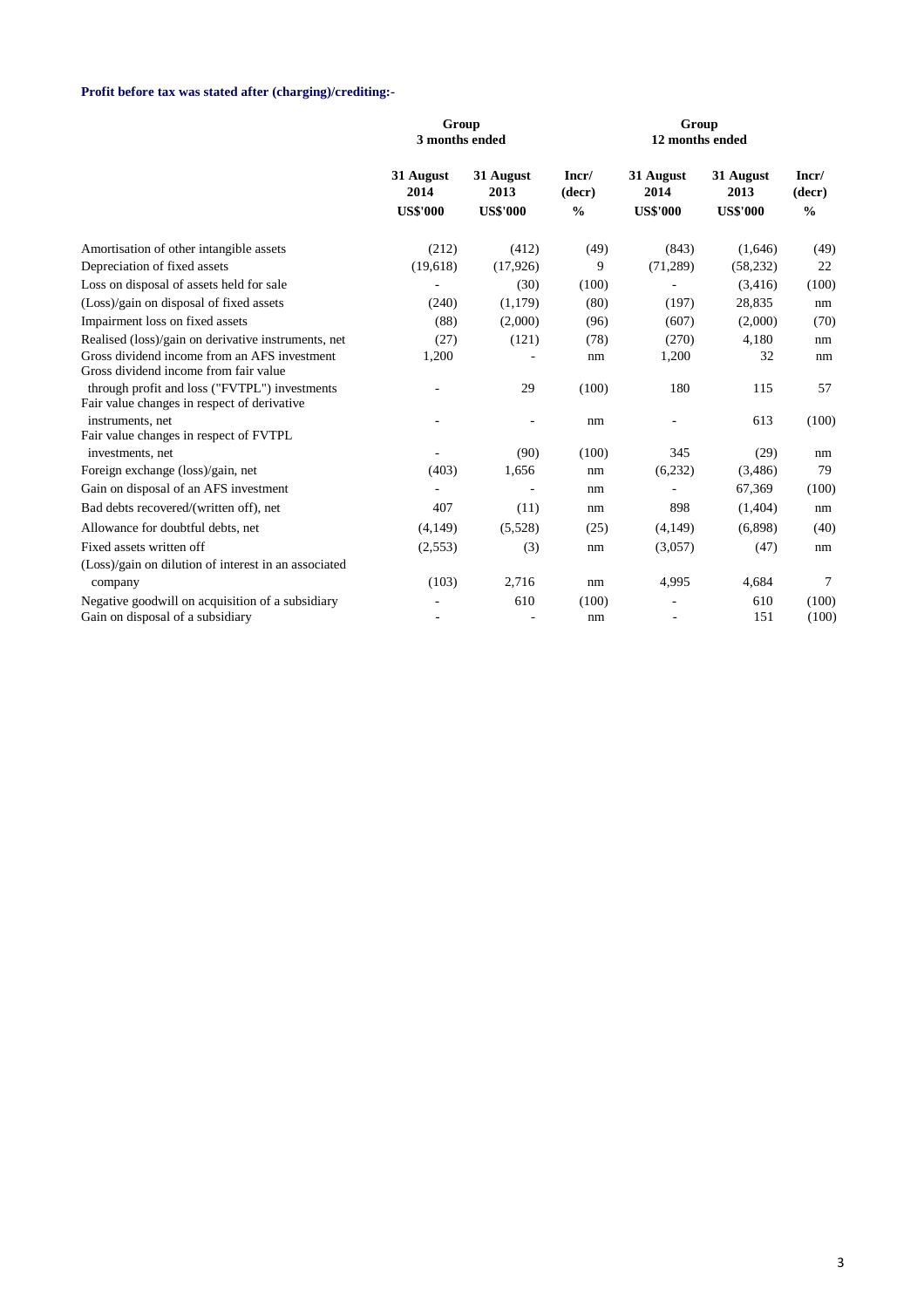### **statement as at the end of the immediately preceding financial year 1(b)(i) Statement of financial position (for the issuer and group), together with a comparative**

| (Amounts expressed in United States dollars)    | Group             |                    | Company           |                   |  |  |
|-------------------------------------------------|-------------------|--------------------|-------------------|-------------------|--|--|
|                                                 | 31 August<br>2014 | 31 August<br>2013  | 31 August<br>2014 | 31 August<br>2013 |  |  |
|                                                 | <b>US\$'000</b>   | <b>US\$'000</b>    | <b>US\$'000</b>   | <b>US\$'000</b>   |  |  |
| <b>Non-current assets</b>                       |                   |                    |                   |                   |  |  |
| Fixed assets                                    | 1,593,955         | 1,346,231          | 1,468             | 2,074             |  |  |
| Goodwill                                        | 231,370           | 231,017            |                   |                   |  |  |
| Other intangible assets                         | 10,509            | 10,919             |                   |                   |  |  |
| Investments in subsidiaries                     |                   |                    | 306,965           | 306,965           |  |  |
| Investments in associated companies             | 187,765           | 148,009            | 29,743            | 29,743            |  |  |
| Investments in joint venture companies          | 25,738            | 24,311             | 18,987            | 18,987            |  |  |
| AFS investments                                 | 3,075             |                    | 3,075             |                   |  |  |
| <b>FVTPL</b> investments                        |                   | 2,282              |                   | 2,282             |  |  |
| Long term receivable from a subsidiary          |                   |                    | 13,817            | 13,458            |  |  |
| Long term receivable from associated companies  | 48,080            | 37,800             | 37,800            | 37,800            |  |  |
| Funding scheme pension                          | 48                | 178                |                   |                   |  |  |
| Trade receivable                                | 49,621            | 33,074             |                   |                   |  |  |
| Deferred tax assets                             | 2,496             | 2,767              |                   |                   |  |  |
| <b>Current assets</b>                           |                   |                    |                   |                   |  |  |
| Assets held for sale                            | 120,298           | 102,548            | 101,785           | 101,785           |  |  |
| Inventories and work-in-progress                | 96,501            | 75,311             |                   |                   |  |  |
| Trade receivables                               | 546,406           | 459,465            |                   |                   |  |  |
| Other receivables                               | 36,517            | 48,371             | 1,969             | 1,109             |  |  |
| Other current assets                            | 63,905            | 71,494             | 536               | 637               |  |  |
| Balances due from                               |                   |                    |                   |                   |  |  |
| - subsidiaries                                  |                   |                    | 792,050           | 792,215           |  |  |
| - associated companies                          | 145,863           | 135,455            | 13,234            | 16,007            |  |  |
| - joint venture companies                       | 21,337            | 21,750             | 6                 | 2                 |  |  |
| Derivative financial instruments                | 615               |                    | 615               |                   |  |  |
| Cash and cash equivalents                       | 173,585           | 173,078            | 94,827            | 96,619            |  |  |
| Cash pledged                                    | 5,308             | 2,660              |                   |                   |  |  |
|                                                 | 1,210,335         | 1,090,132          | 1,005,022         | 1,008,374         |  |  |
| <b>Current liabilities</b>                      |                   |                    |                   |                   |  |  |
|                                                 |                   |                    |                   |                   |  |  |
| Trade payables                                  | 154,001           | 152,167            |                   |                   |  |  |
| Other payables                                  | 270,899           | 197,039<br>192,758 | 33,895<br>56,601  | 20,590<br>66,491  |  |  |
| Bills payable to banks<br>Deferred income       | 228,585           |                    |                   |                   |  |  |
|                                                 | 1,540             | 1,644              |                   |                   |  |  |
| Progress billings in excess of work-in-progress | 61,766            | 41,026             |                   |                   |  |  |
| Balances due to                                 |                   |                    |                   |                   |  |  |
| - subsidiaries                                  |                   |                    | 40,278            | 46,062            |  |  |
| - associated companies                          | 60,789            | 39,476             |                   |                   |  |  |
| - joint venture companies                       | 2,500             | 2,500              | 2,500             | 2,500             |  |  |
| Derivative financial instruments                | 3,847             | 11,122             | 3,398             | 11,122            |  |  |
| Lease obligations                               | 1,054             | 1,048              | 30                | 180               |  |  |
| Bank term loans                                 | 281,122           | 258,919            | 92,192            | 130,134           |  |  |
| Convertible bonds                               |                   | 49,204             |                   | 49,204            |  |  |
| Provision for tax                               | 17,117            | 14,115             | 1,508             | 288               |  |  |
|                                                 | 1,083,220         | 961,018            | 230,402           | 326,571           |  |  |
| Net current assets                              | 127,115           | 129,114            | 774,620           | 681,803           |  |  |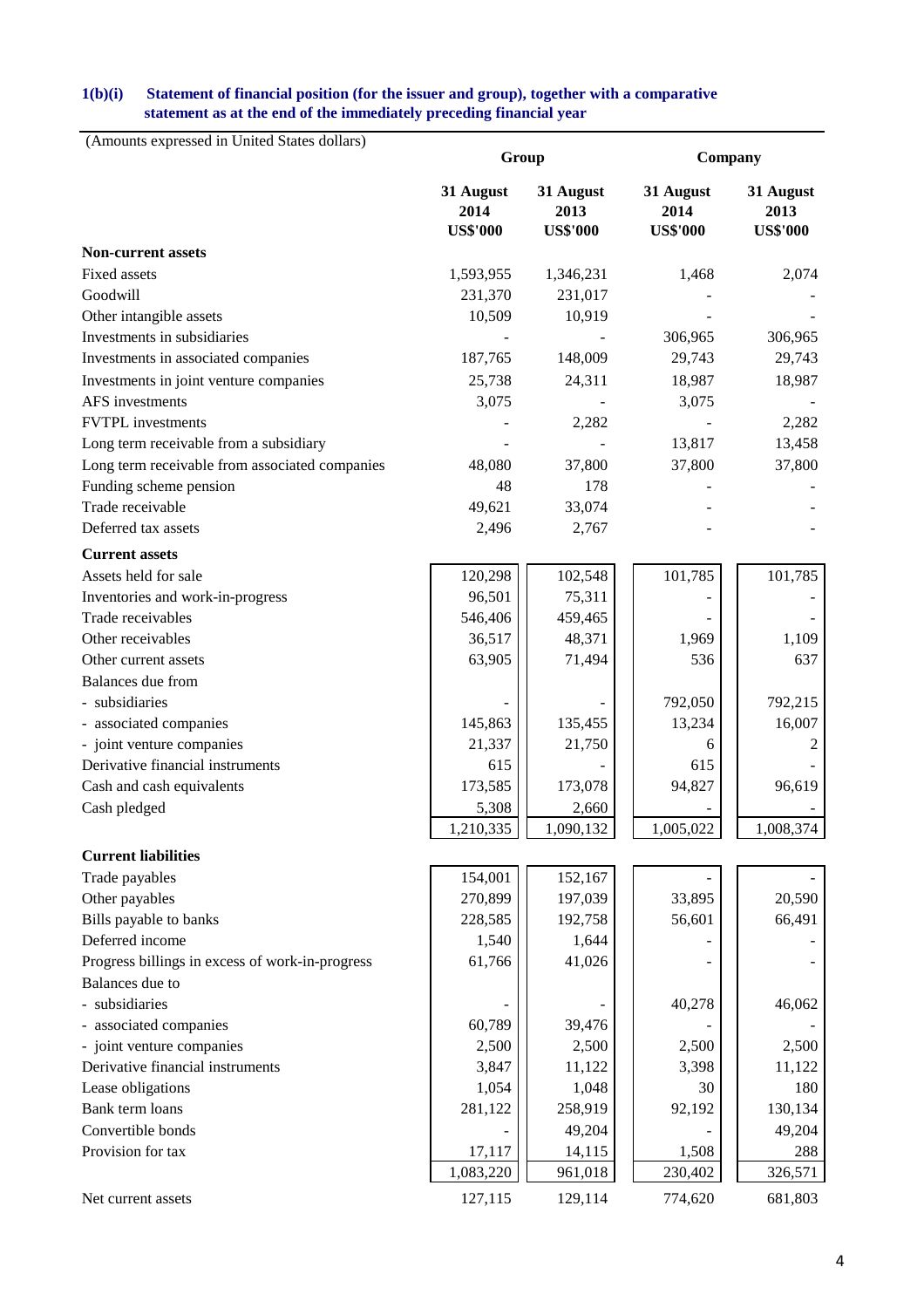|                                | Group                                |                                      | Company                              |                                      |  |
|--------------------------------|--------------------------------------|--------------------------------------|--------------------------------------|--------------------------------------|--|
|                                | 31 August<br>2014<br><b>US\$'000</b> | 31 August<br>2013<br><b>US\$'000</b> | 31 August<br>2014<br><b>US\$'000</b> | 31 August<br>2013<br><b>US\$'000</b> |  |
| <b>Non-current liabilities</b> |                                      |                                      |                                      |                                      |  |
| Other payables                 | (26,076)                             | (12, 152)                            | (6,076)                              | (12, 152)                            |  |
| Pension liability              | (1,297)                              | (2,047)                              |                                      |                                      |  |
| Deferred income                | (24, 442)                            | (27,006)                             |                                      |                                      |  |
| Lease obligations              | (811)                                | (751)                                |                                      | (13)                                 |  |
| Bank term loans                | (665, 940)                           | (510, 386)                           | (11,000)                             | (2,363)                              |  |
| Notes payable                  | (374, 405)                           | (272,769)                            | (374, 405)                           | (272,769)                            |  |
| Deferred tax liabilities       | (1,032)                              | (675)                                |                                      |                                      |  |
| <b>NET ASSETS</b>              | 1,185,769                            | 1,139,916                            | 794,994                              | 805,815                              |  |
| <b>EQUITY</b>                  |                                      |                                      |                                      |                                      |  |
| Share capital                  | 490,085                              | 490,085                              | 490,085                              | 490,085                              |  |
| Perpetual securities           | 123,047                              | 122,940                              | 123,047                              | 122,940                              |  |
| Accumulated profits            | 523,716                              | 492,695                              | 190,976                              | 205,073                              |  |
| Capital reserve                | (3,242)                              | (3,210)                              | (2,353)                              | (2,353)                              |  |
| Fair value adjustment reserve  | 4,951                                | 3,491                                |                                      |                                      |  |
| Hedging reserve                | 243                                  | (2,790)                              | 615                                  | (2,554)                              |  |
| <b>Translation reserve</b>     | (1,622)                              | (4,674)                              |                                      |                                      |  |
| Treasury shares                | (7,376)                              | (7,376)                              | (7,376)                              | (7, 376)                             |  |
|                                | 1,129,802                            | 1,091,161                            | 794,994                              | 805,815                              |  |
| Non-controlling interests      | 55,967                               | 48,755                               |                                      |                                      |  |
| <b>TOTAL EQUITY</b>            | 1,185,769                            | 1,139,916                            | 794,994                              | 805,815                              |  |
|                                |                                      |                                      |                                      |                                      |  |

## **1(b)(ii) Aggregate amount of group's borrowings and debt securities**

|                                                       | 31 August 2014                    |                              | 31 August 2013                    |                                     |  |
|-------------------------------------------------------|-----------------------------------|------------------------------|-----------------------------------|-------------------------------------|--|
|                                                       | <b>Secured</b><br><b>US\$'000</b> | Unsecured<br><b>US\$'000</b> | <b>Secured</b><br><b>US\$'000</b> | <b>Unsecured</b><br><b>US\$'000</b> |  |
| Amount repayable in one year or less, or on<br>demand | 302.316                           | 208,445                      | 233.740                           | 268,189                             |  |
| Amount repayable after one year                       | 653,155                           | 388,001                      | 508,773                           | 275,133                             |  |

## **Details of any collaterals**

equipments and cash deposits of the Group. The above term loans and bills payable are secured by way of legal mortgages on the vessels, leasehold property,

Certain motor vehicles are under finance lease arrangements.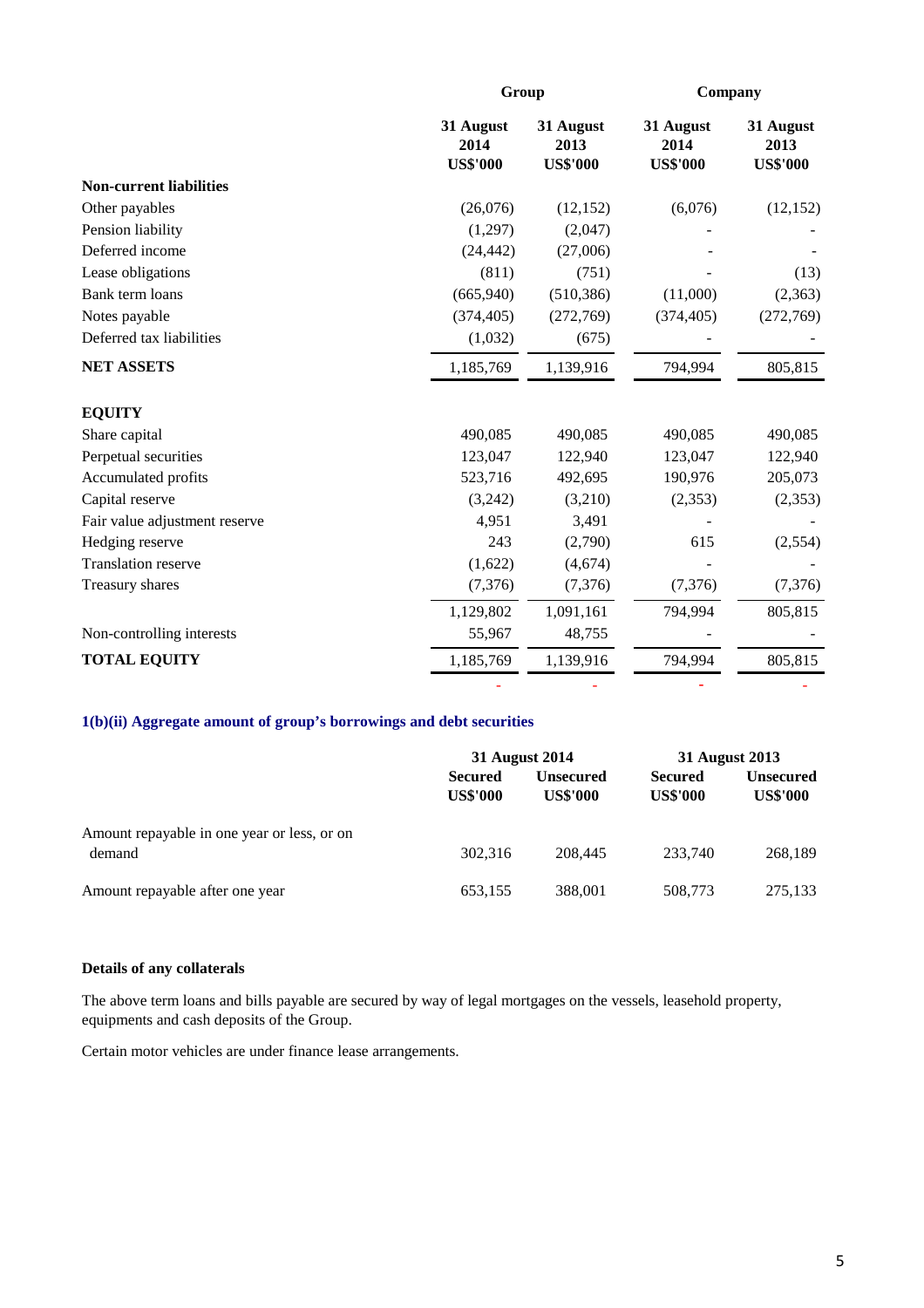## **1(c) A statement of cashflows (for the group), together with a comparative statement for the corresponding period of the immediately preceding financial year**

(Amounts expressed in United States dollars)

|                                                                                  | Group                                |                                      | Group                                |                                      |  |
|----------------------------------------------------------------------------------|--------------------------------------|--------------------------------------|--------------------------------------|--------------------------------------|--|
|                                                                                  | 3 months ended                       |                                      | 12 months ended                      |                                      |  |
|                                                                                  | 31 August<br>2014<br><b>US\$'000</b> | 31 August<br>2013<br><b>US\$'000</b> | 31 August<br>2014<br><b>US\$'000</b> | 31 August<br>2013<br><b>US\$'000</b> |  |
| <b>Cash flows from operating activities</b>                                      |                                      |                                      |                                      |                                      |  |
| Profit before tax                                                                | 16,964                               | 21,732                               | 74,702                               | 92,283                               |  |
| Adjustments:                                                                     |                                      |                                      |                                      |                                      |  |
| Depreciation of fixed assets                                                     | 19,618                               | 17,926                               | 71,289                               | 58,232                               |  |
| Loss on disposal of assets held for sale                                         |                                      | 30                                   |                                      | 3,416                                |  |
| Fixed assets written off                                                         | 2,553                                | 3                                    | 3,057                                | 47                                   |  |
| Amortisation of other intangible assets                                          | 212                                  | 412                                  | 843                                  | 1,646                                |  |
| Loss/(gain) on disposal of fixed assets                                          | 240                                  | 1,179                                | 197                                  | (28, 835)                            |  |
| Impairment loss on fixed assets                                                  | 88                                   | 2,000                                | 607                                  | 2,000                                |  |
| Share of profit of associated companies                                          | (2,104)                              | (5,074)                              | (33,763)                             | (18,508)                             |  |
| Share of profit of joint venture companies                                       | (636)                                | (632)                                | (3,196)                              | (3,591)                              |  |
| Loss/(gain) on dilution of interest in an associated                             |                                      |                                      |                                      |                                      |  |
|                                                                                  |                                      |                                      |                                      |                                      |  |
| company                                                                          | 103                                  | (2,716)                              | (4,995)                              | (4,684)                              |  |
| Gain on disposal of an AFS investment                                            |                                      |                                      |                                      | (67, 369)                            |  |
| Gain on disposal of a subsidiary<br>Realised loss/(gain) on derivative financial |                                      |                                      |                                      | (151)                                |  |
| instruments, net                                                                 | 27                                   | 121                                  | 270                                  | (4,180)                              |  |
| Fair value changes in respect of derivative financial                            |                                      |                                      |                                      |                                      |  |
| instruments, net                                                                 |                                      |                                      |                                      | (613)                                |  |
| Fair value changes in respect of FVTPL investments,                              |                                      |                                      |                                      |                                      |  |
| net                                                                              |                                      | 90                                   | (345)                                | 29                                   |  |
| Unrealised exchange loss/(gain)                                                  | 1,588                                | (3,275)                              | 539                                  | (7, 924)                             |  |
| Interest expense                                                                 | 11,165                               | 10,314                               | 42,656                               | 43,535                               |  |
| Interest income                                                                  | (971)                                | (1,199)                              | (3,629)                              | (5,002)                              |  |
| Gross dividend income from an AFS investment                                     | (1,200)                              |                                      | (1,200)                              | (32)                                 |  |
| Gross dividend income from FVTPL investments                                     |                                      | (29)                                 | (180)                                | (115)                                |  |
| Bad debts (recovered)/written off, net                                           | (407)                                | 11                                   | (898)                                | 1,404                                |  |
| Negative goodwill on acquisition of a subsidiary                                 |                                      | (610)                                |                                      | (610)                                |  |
| Allowance for doubtful debts, net                                                | 4,149                                | 5,528                                | 4,149                                | 6,898                                |  |
| Operating profit before working capital changes<br>(Increase)/decrease in:       | 51,389                               | 45,811                               | 150,103                              | 67,876                               |  |
| Inventories and work-in-progress                                                 | (14)                                 | 38,497                               | (15, 442)                            | 10,911                               |  |
| Trade receivables                                                                | (37, 713)                            | (74, 508)                            | (106, 191)                           | (10, 147)                            |  |
| Other receivables and other current assets                                       | 44,414                               | 43,200                               | 19,279                               | (31,292)                             |  |
| Due from associated companies, net                                               | 5,145                                | (33,217)                             | 624                                  | (40,521)                             |  |
| Due from joint venture companies, net                                            | (6, 537)                             | (9,821)                              | 413                                  | (9,905)                              |  |
| Increase/(decrease) in:                                                          |                                      |                                      |                                      |                                      |  |
| Trade payables                                                                   | 65,807                               | 35,892                               | 1,834                                | 33,199                               |  |
| Other payables                                                                   | (22,088)                             | (98, 938)                            | 85,791                               | (5,775)                              |  |
| Progress billings in excess of work-in-progress                                  | (55, 195)                            | 26,295                               | 20,738                               | 24,077                               |  |
| Due to joint venture companies, net                                              |                                      | (1,114)                              |                                      | (1, 114)                             |  |
|                                                                                  |                                      |                                      |                                      |                                      |  |
| Cash generated from /(used in) operations                                        | 45,208                               | (27,903)                             | 157,149                              | 37,309                               |  |
| Interest paid                                                                    | (6, 124)                             | (2,731)                              | (44,520)                             | (25, 523)                            |  |
| Interest income received                                                         | 972                                  | 798                                  | 3,245                                | 3,407                                |  |
| Tax paid                                                                         | (64)                                 | (3,376)                              | (17,052)                             | (30,041)                             |  |
|                                                                                  |                                      |                                      |                                      |                                      |  |
| Net cash generated from/(used in) operating activities                           | 39,992                               | (33,212)                             | 98,822                               | (14, 848)                            |  |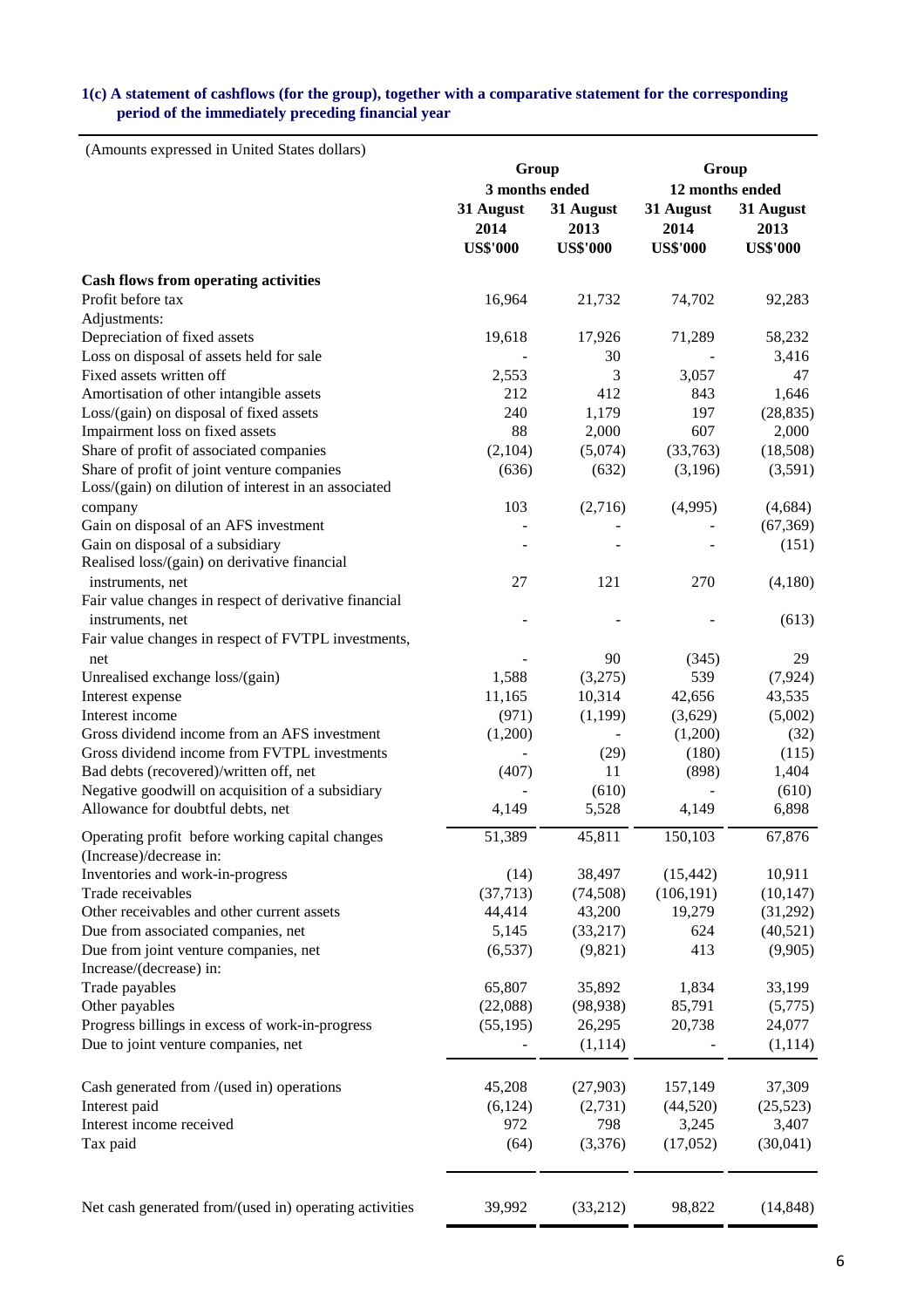|                                                             | Group                                |                                      | Group                                |                                      |  |  |
|-------------------------------------------------------------|--------------------------------------|--------------------------------------|--------------------------------------|--------------------------------------|--|--|
|                                                             | 3 months ended                       |                                      | 12 months ended                      |                                      |  |  |
|                                                             | 31 August<br>2014<br><b>US\$'000</b> | 31 August<br>2013<br><b>US\$'000</b> | 31 August<br>2014<br><b>US\$'000</b> | 31 August<br>2013<br><b>US\$'000</b> |  |  |
|                                                             |                                      |                                      |                                      |                                      |  |  |
| <b>Cash flows from investing activities</b>                 |                                      |                                      |                                      |                                      |  |  |
| Purchase of fixed assets                                    | (53, 565)                            | (60, 744)                            | (326,963)                            | (241, 589)                           |  |  |
| Purchase of intangible asset                                | (433)                                | (7,200)                              | (433)                                | (7,200)                              |  |  |
| Purchase of an AFS investment                               | (3,075)                              |                                      | (3,075)                              |                                      |  |  |
| Proceeds from disposal of assets held for sale              |                                      |                                      |                                      | 24,434                               |  |  |
| Proceeds from disposal of a subsidiary, net of              |                                      |                                      |                                      |                                      |  |  |
| cash disposed                                               |                                      |                                      |                                      | 2,593                                |  |  |
| Proceeds from disposal of AFS investment                    |                                      | 72,119                               |                                      | 72,119                               |  |  |
| Proceeds from liquidation of a joint venture company        |                                      | 57                                   |                                      | 57                                   |  |  |
| Proceeds from disposal of fixed assets                      | 5,860                                | 64,000                               | 5,911                                | 64,015                               |  |  |
| Proceeds from disposal of FVTPL investments                 |                                      |                                      | 2,627                                |                                      |  |  |
| Dividend received (net) from FVTPL investments              |                                      | 29                                   | 180                                  | 115                                  |  |  |
|                                                             |                                      |                                      |                                      | 32                                   |  |  |
| Dividend received (net) from an AFS investment              | 1,200                                |                                      | 1,200                                |                                      |  |  |
| Dividend received (net) from joint venture companies        | 655                                  | 564                                  | 1,260                                | 1,232                                |  |  |
| Advance given to an associated company                      |                                      | (1)                                  |                                      | (2,586)                              |  |  |
| Increase in cash pledged                                    | (1)                                  | (2,660)                              | (2,648)                              | (2,610)                              |  |  |
| Interest paid and capitalised as fixed assets               | (2, 357)                             | (1,774)                              | (8,614)                              | (6,236)                              |  |  |
| Net cash (used in)/generated from investing activities      | (51, 716)                            | 64,390                               | (330, 555)                           | (95, 624)                            |  |  |
|                                                             |                                      |                                      |                                      |                                      |  |  |
| <b>Cash flows from financing activities</b>                 |                                      |                                      |                                      |                                      |  |  |
| Proceeds/(repayment of) from bills payable, net             | 8,623                                | (16, 725)                            | 25,077                               | (95,029)                             |  |  |
| Repayment of lease obligations, net                         | (233)                                | (383)                                | (1,027)                              | (568)                                |  |  |
| Proceeds from issuance of perpetual securities, net of      |                                      |                                      |                                      |                                      |  |  |
| transaction costs                                           |                                      |                                      |                                      | 118,149                              |  |  |
| Proceeds from bank term loans                               | 33,401                               | 101,858                              | 404,245                              | 386,718                              |  |  |
| Repayment of bank term loans                                | (49, 971)                            | (108, 171)                           | (225, 187)                           | (403,799)                            |  |  |
| Repayment of guaranteed notes                               |                                      |                                      |                                      | (40, 582)                            |  |  |
| (Payment for)/receipt of derivative financial               |                                      |                                      |                                      |                                      |  |  |
| instruments, net                                            | (27)                                 |                                      | (270)                                | 4,334                                |  |  |
| Redemption of convertible bonds                             |                                      |                                      | (50,000)                             | (100,000)                            |  |  |
| Proceeds from issuance of fixed rate notes, net of          |                                      |                                      |                                      |                                      |  |  |
| transaction costs                                           |                                      |                                      | 94,587                               | 281,115                              |  |  |
| Payment for perpetual securities distribution               |                                      |                                      | (10, 327)                            | (5,260)                              |  |  |
| Payment of dividend on ordinary shares                      |                                      |                                      | (3,814)                              |                                      |  |  |
| Payment of dividend by subsidiary company to non-           |                                      |                                      |                                      |                                      |  |  |
| controlling interest                                        |                                      |                                      | (1, 541)                             |                                      |  |  |
|                                                             |                                      |                                      |                                      |                                      |  |  |
| Net cash (used in)/generated from financing activities      | (8,207)                              | (23, 421)                            | 231,743                              | 145,078                              |  |  |
| Net (decrease)/increase in cash and cash equivalents        | (19, 931)                            | 7,757                                | 10                                   | 34,606                               |  |  |
| Effects of exchange on cash and cash equivalents            | 95                                   | 265                                  | 497                                  | 5,116                                |  |  |
|                                                             |                                      |                                      |                                      |                                      |  |  |
| Cash and cash equivalents at beginning of<br>financial year |                                      |                                      |                                      |                                      |  |  |
|                                                             | 193,421                              | 165,056                              | 173,078                              | 133,356                              |  |  |
| Cash and cash equivalents at end of                         |                                      |                                      |                                      |                                      |  |  |
| financial year                                              | 173,585                              | 173,078                              | 173,585                              | 173,078                              |  |  |
|                                                             |                                      |                                      |                                      |                                      |  |  |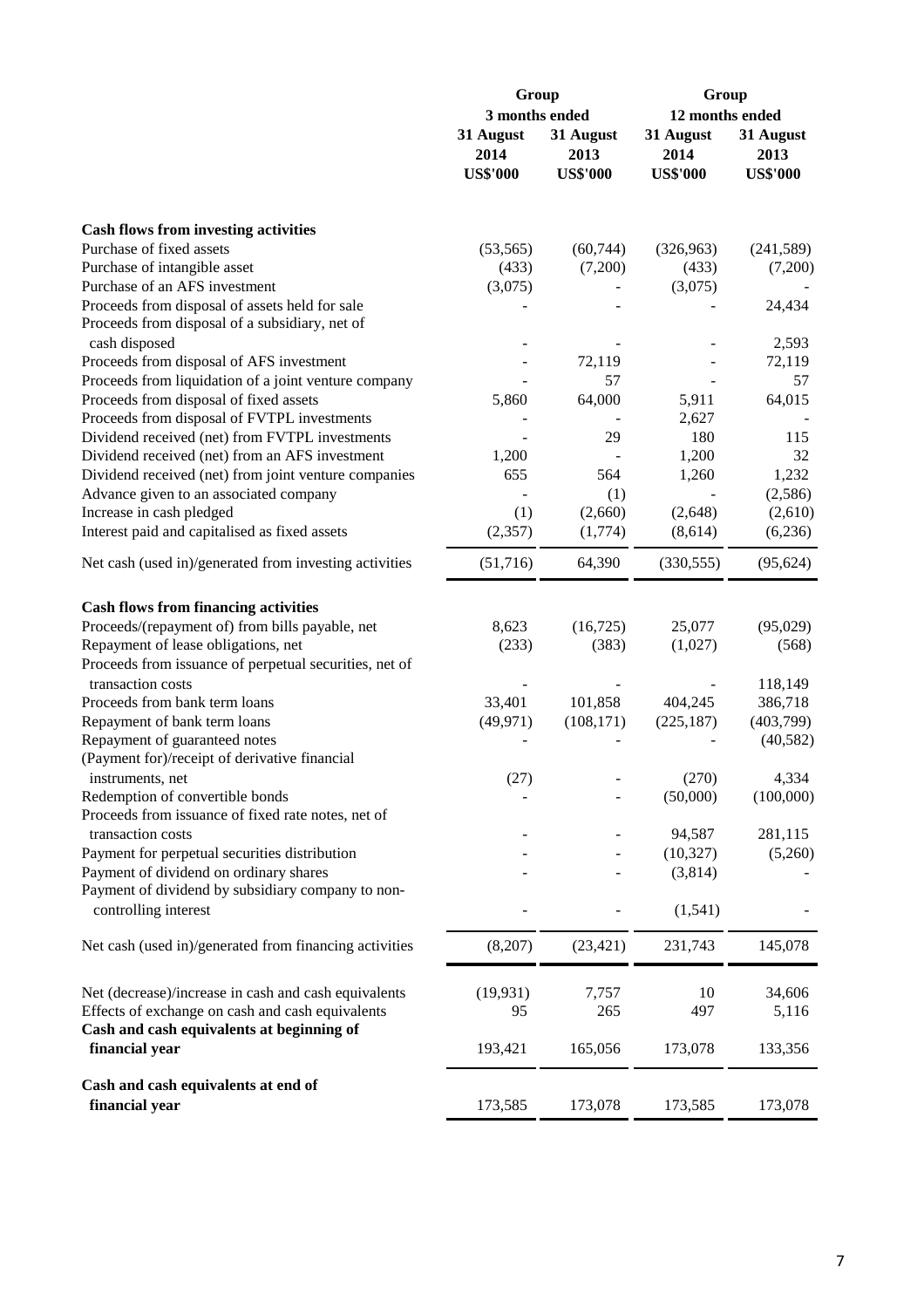#### **shareholders, together with a comparative statement for the corresponding period of the immediately preceding financial year 1(d)(i) A statement (for the issuer and group) showing either (i) all changes in equity or (ii) changes in equity other than those arising from capitalisation issues and distributions to**

(Amounts expressed in United States dollars)

| Group                                                                                                     | Attributable to owners of the parent       |                                            |                                                  |                                       |                                                               |                                       |                                                  |                                              |                                                                                      |                                                     |                                           |
|-----------------------------------------------------------------------------------------------------------|--------------------------------------------|--------------------------------------------|--------------------------------------------------|---------------------------------------|---------------------------------------------------------------|---------------------------------------|--------------------------------------------------|----------------------------------------------|--------------------------------------------------------------------------------------|-----------------------------------------------------|-------------------------------------------|
|                                                                                                           | <b>Share</b><br>capital<br><b>US\$'000</b> | Perpetual<br>securities<br><b>US\$'000</b> | <b>Accumulated</b><br>profits<br><b>US\$'000</b> | Capital<br>reserve<br><b>US\$'000</b> | <b>Fair value</b><br>adjustment<br>reserve<br><b>US\$'000</b> | Hedging<br>reserve<br><b>US\$'000</b> | <b>Translation</b><br>reserve<br><b>US\$'000</b> | <b>Treasury</b><br>shares<br><b>US\$'000</b> | <b>Total equity</b><br>attributable<br>to owners of<br>the parent<br><b>US\$'000</b> | Non-<br>controlling<br>interests<br><b>US\$'000</b> | <b>Total</b><br>equity<br><b>US\$'000</b> |
| <b>Balance at 1 September 2012</b>                                                                        | 490,085                                    |                                            | 487,865                                          | 13,089                                | 29,075                                                        | 2,703                                 | (2,062)                                          | (9,364)                                      | 1,011,391                                                                            | (213)                                               | 1,011,178                                 |
| Effects on purchase price                                                                                 |                                            |                                            |                                                  |                                       |                                                               |                                       |                                                  |                                              |                                                                                      |                                                     |                                           |
| allocation                                                                                                |                                            | $\overline{\phantom{a}}$                   | 1,100                                            |                                       |                                                               |                                       |                                                  |                                              | 1,100                                                                                |                                                     | 1,100                                     |
| As restated                                                                                               | 490,085                                    |                                            | 488,965                                          | 13,089                                | 29,075                                                        | 2,703                                 | (2,062)                                          | (9, 364)                                     | 1,012,491                                                                            | (213)                                               | 1,012,278                                 |
| Total comprehensive income                                                                                |                                            |                                            |                                                  |                                       |                                                               |                                       |                                                  |                                              |                                                                                      |                                                     |                                           |
| for the financial year                                                                                    |                                            |                                            | 53,649                                           | 384                                   | (25, 584)                                                     | (5,493)                               | (2,612)                                          |                                              | 20,344                                                                               | 10,415                                              | 30,759                                    |
| Issuance of perpetual securities                                                                          | ۰                                          | 120,231                                    |                                                  |                                       |                                                               |                                       |                                                  | $\overline{\phantom{a}}$                     | 120,231                                                                              | $\overline{\phantom{a}}$                            | 120,231                                   |
| Perpetual securities issuance<br>expense                                                                  |                                            | (2,082)                                    |                                                  |                                       |                                                               |                                       |                                                  |                                              | (2,082)                                                                              |                                                     | (2,082)                                   |
| Accrued perpetual securities distribution                                                                 |                                            | 10,051                                     | (10,051)                                         |                                       |                                                               |                                       |                                                  |                                              |                                                                                      | $\overline{\phantom{a}}$                            |                                           |
| Payment of perpetual securities distribution                                                              |                                            | (5,260)                                    |                                                  |                                       |                                                               |                                       |                                                  |                                              | (5,260)                                                                              |                                                     | (5,260)                                   |
| Dividend in specie                                                                                        |                                            | $\sim$                                     | (12, 531)                                        |                                       |                                                               |                                       |                                                  | $\overline{\phantom{a}}$                     | (12, 531)                                                                            | 12,531                                              |                                           |
| Dividend in specie issuance expense                                                                       |                                            | $\sim$                                     | (1,315)                                          |                                       |                                                               |                                       |                                                  |                                              | (1,315)                                                                              | $\overline{\phantom{a}}$                            | (1,315)                                   |
| Performance shares awarded using<br>treasury shares                                                       |                                            |                                            |                                                  | (1,119)                               |                                                               |                                       |                                                  | 1,988                                        | 869                                                                                  |                                                     | 869                                       |
| Derivative component of                                                                                   |                                            |                                            |                                                  |                                       |                                                               |                                       |                                                  |                                              |                                                                                      |                                                     |                                           |
| convertible bond on redemption<br>Total transactions with owners in                                       | ٠                                          | $\overline{\phantom{a}}$                   | $\sim$                                           | (15, 564)                             |                                                               |                                       | $\overline{\phantom{a}}$                         | $\overline{\phantom{a}}$                     | (15, 564)                                                                            | $\overline{\phantom{a}}$                            | (15, 564)                                 |
| their capacity as owners                                                                                  |                                            | 122,940                                    | (23, 897)                                        | (16,683)                              |                                                               |                                       |                                                  | 1,988                                        | 84,348                                                                               | 12,531                                              | 96,879                                    |
| Dilution of equity interest of subsidiary group to non-<br>controlling interest without change in control |                                            |                                            | (26,022)                                         |                                       |                                                               |                                       |                                                  |                                              | (26,022)                                                                             | 26,022                                              |                                           |
| <b>Balance at 31 August 2013</b>                                                                          | 490,085                                    | 122,940                                    | 492,695                                          | (3,210)                               | 3,491                                                         | (2,790)                               | (4,674)                                          | (7,376)                                      | 1,091,161                                                                            | 48,755                                              | 1,139,916                                 |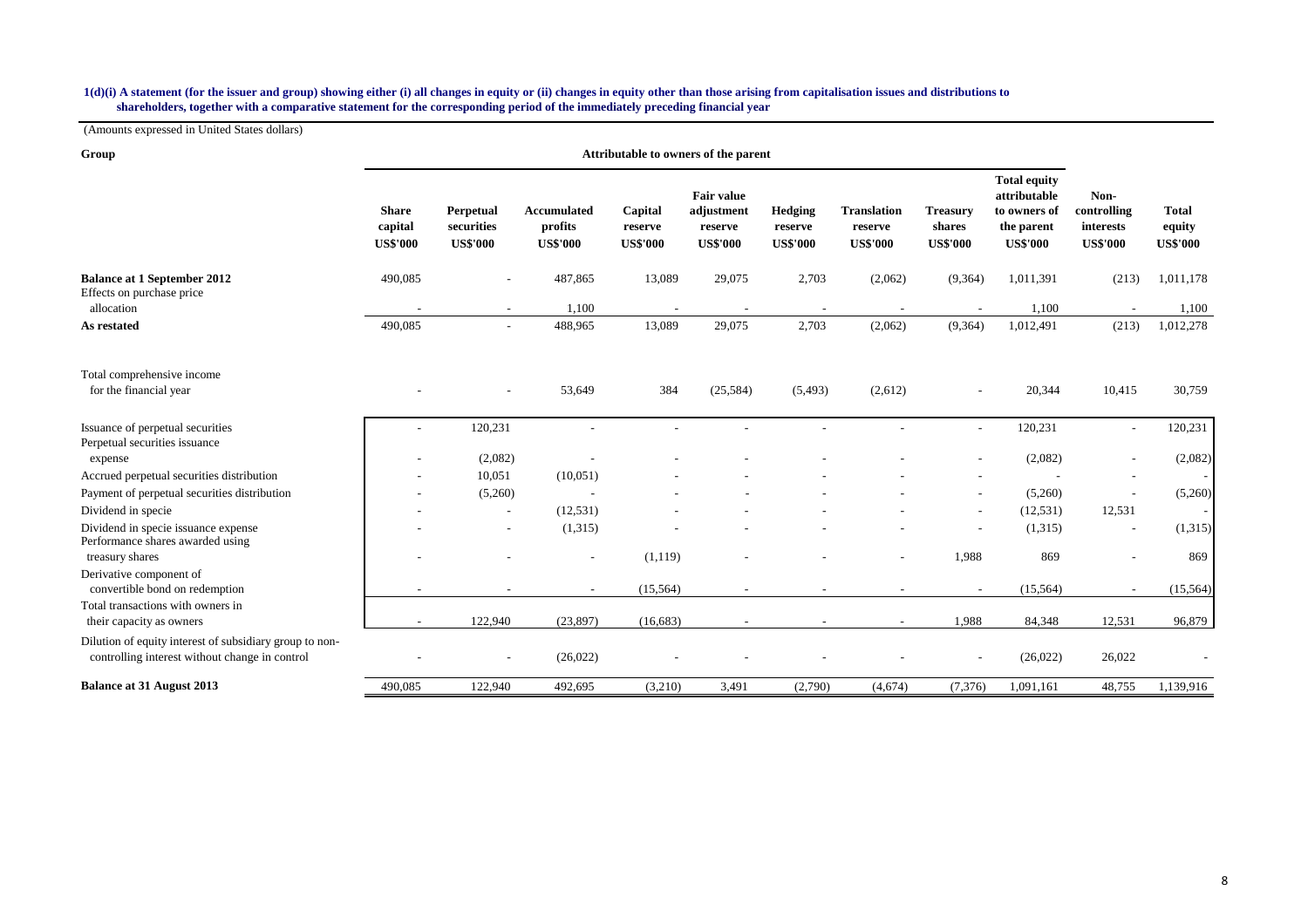#### **Attributable to owners of the parent**

|                                                                           | <b>Share</b><br>capital<br><b>US\$'000</b> | Perpetual<br>securities<br><b>US\$'000</b> | Accumulated<br>profits<br>US\$'000 | Capital<br>reserve<br><b>US\$'000</b> | <b>Fair value</b><br>adjustment<br>reserve<br><b>US\$'000</b> | <b>Hedging</b><br>reserve<br><b>US\$'000</b> | Translation<br>reserve<br><b>US\$'000</b> | <b>Treasury</b><br>shares<br><b>US\$'000</b> | <b>Total equity</b><br>attributable<br>to owners of<br>the parent<br><b>US\$'000</b> | Non-<br>controlling<br>interests<br><b>US\$'000</b> | <b>Total</b><br>equity<br><b>US\$'000</b> |
|---------------------------------------------------------------------------|--------------------------------------------|--------------------------------------------|------------------------------------|---------------------------------------|---------------------------------------------------------------|----------------------------------------------|-------------------------------------------|----------------------------------------------|--------------------------------------------------------------------------------------|-----------------------------------------------------|-------------------------------------------|
| <b>Balance at 1 September 2013</b>                                        | 490,085                                    | 122,940                                    | 492,695                            | (3,210)                               | 3,491                                                         | (2,790)                                      | (4,674)                                   | (7, 376)                                     | 1,091,161                                                                            | 48,755                                              | 1,139,916                                 |
| Total comprehensive income<br>for the financial year                      |                                            | $\overline{\phantom{a}}$                   | 45,269                             | (32)                                  | 1,460                                                         | 3,033                                        | 3,052                                     | $\overline{\phantom{a}}$                     | 52,782                                                                               | 8,753                                               | 61,535                                    |
| Accrued perpetual securities distribution                                 | -                                          | 10,434                                     | (10, 434)                          |                                       |                                                               |                                              |                                           |                                              |                                                                                      |                                                     |                                           |
| Payment of perpetual securities distribution                              | $\overline{\phantom{a}}$                   | (10, 327)                                  |                                    | $\overline{\phantom{a}}$              | $\overline{\phantom{a}}$                                      |                                              | $\overline{\phantom{a}}$                  | $\sim$                                       | (10, 327)                                                                            | $\overline{\phantom{a}}$                            | (10, 327)                                 |
| Payment of dividend on ordinary shares                                    |                                            | $\overline{\phantom{a}}$                   | (3,814)                            |                                       |                                                               |                                              | $\overline{\phantom{0}}$                  | $\sim$                                       | (3,814)                                                                              | $\overline{\phantom{a}}$                            | (3,814)                                   |
| Payment of dividend by subsidiary company to non-<br>controlling interest | -                                          |                                            |                                    |                                       |                                                               |                                              |                                           | $\overline{\phantom{a}}$                     | $\overline{\phantom{a}}$                                                             | (1, 541)                                            | (1,541)                                   |
| Total transactions with owners in<br>their capacity as owners             |                                            | 107                                        | (14,248)                           | $\overline{\phantom{a}}$              | $\overline{\phantom{a}}$                                      |                                              | $\overline{\phantom{0}}$                  | $\overline{\phantom{a}}$                     | (14, 141)                                                                            | (1, 541)                                            | (15,682)                                  |
| <b>Balance at 31 August 2014</b>                                          | 490,085                                    | 123,047                                    | 523,716                            | (3,242)                               | 4,951                                                         | 243                                          | (1,622)                                   | (7,376)                                      | 1,129,802                                                                            | 55,967                                              | 1,185,769                                 |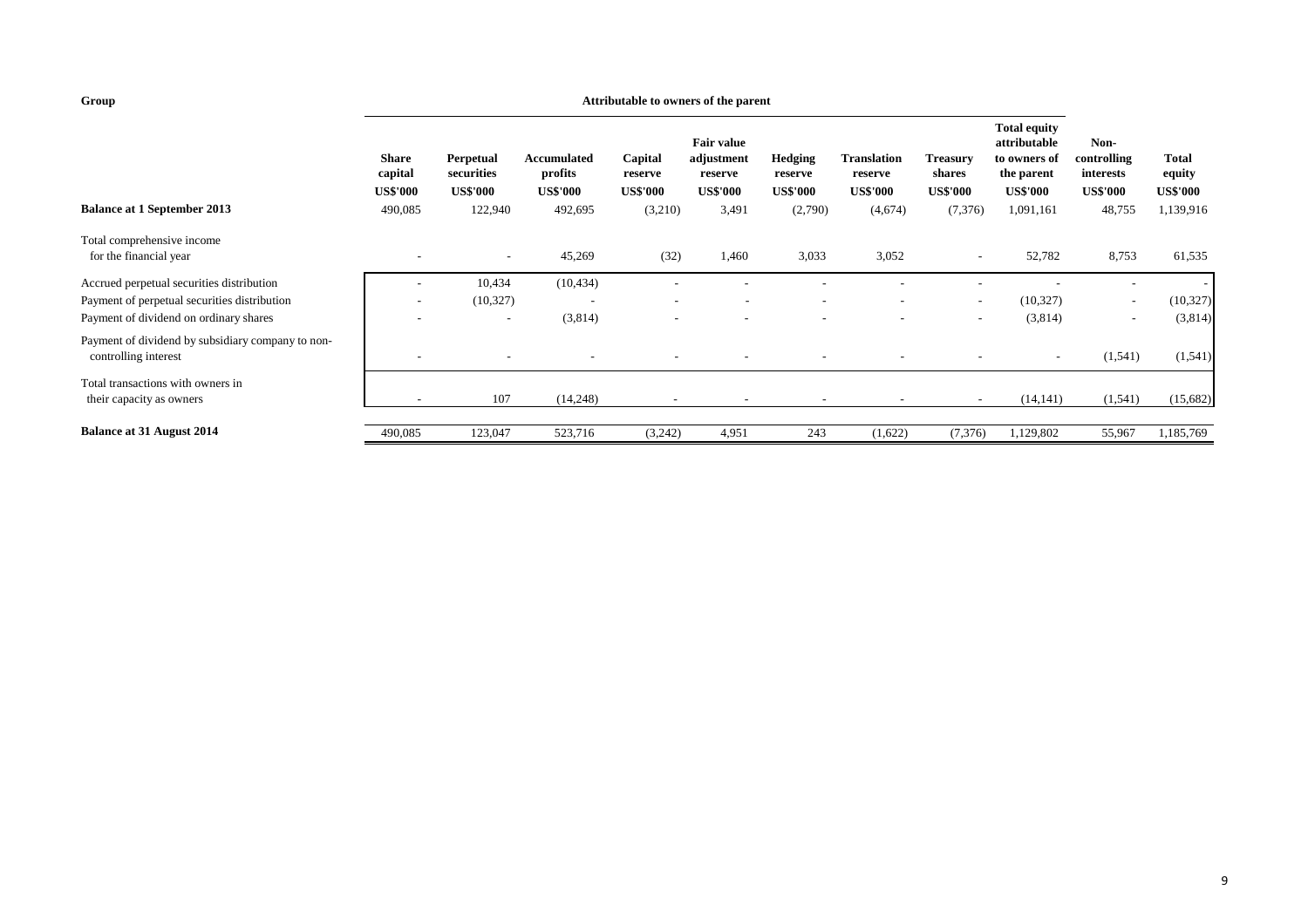## **Company**

|                                                               |                                            |                                            | Attributable to equity owners of the parent      |                                       |                                          |                                       |                                             |                                              |                                           |
|---------------------------------------------------------------|--------------------------------------------|--------------------------------------------|--------------------------------------------------|---------------------------------------|------------------------------------------|---------------------------------------|---------------------------------------------|----------------------------------------------|-------------------------------------------|
|                                                               |                                            |                                            |                                                  |                                       | Fair value                               |                                       |                                             |                                              |                                           |
|                                                               | <b>Share</b><br>capital<br><b>US\$'000</b> | Perpetual<br>securities<br><b>US\$'000</b> | <b>Accumulated</b><br>profits<br><b>US\$'000</b> | Capital<br>reserve<br><b>US\$'000</b> | adjustment<br>reserve<br><b>US\$'000</b> | Hedging<br>reserve<br><b>US\$'000</b> | <b>Total</b><br>reserves<br><b>US\$'000</b> | <b>Treasury</b><br>shares<br><b>US\$'000</b> | <b>Total</b><br>equity<br><b>US\$'000</b> |
| <b>Balance at 1 September 2012</b>                            | 490,085                                    |                                            | 175,671                                          | 14,330                                | 29,075                                   | 2,854                                 | 221,930                                     | (9,364)                                      | 702,651                                   |
| Total comprehensive income for<br>the financial year          |                                            |                                            | 51,984                                           |                                       | (29,075)                                 | (5,408)                               | 17,501                                      |                                              | 17,501                                    |
| Issuance of perpetual securities                              |                                            | 120,231                                    | $\overline{a}$                                   |                                       |                                          |                                       |                                             | $\blacksquare$                               | 120,231                                   |
| Perpetual securities issuance expense                         |                                            | (2,082)                                    |                                                  |                                       |                                          |                                       |                                             |                                              | (2,082)                                   |
| Accrued perpetual securities distribution                     |                                            | 10,051                                     | (10,051)                                         |                                       |                                          |                                       | (10,051)                                    |                                              | $\overline{\phantom{a}}$                  |
| Payment of perpetual securities distribution                  |                                            | (5,260)                                    |                                                  |                                       |                                          |                                       |                                             |                                              | (5,260)                                   |
| Dividend in specie                                            |                                            | $\overline{a}$                             | (12, 531)                                        |                                       |                                          |                                       | (12, 531)                                   |                                              | (12, 531)                                 |
| Performance shares awarded using<br>treasury shares           |                                            |                                            |                                                  | (1,119)                               |                                          |                                       | (1,119)                                     | 1,988                                        | 869                                       |
| Derivative component of<br>convertible bond on redemption     |                                            |                                            |                                                  | (15, 564)                             |                                          |                                       | (15, 564)                                   | $\sim$                                       | (15, 564)                                 |
| Total transactions with owners in<br>their capacity as owners |                                            | 122,940                                    | (22, 582)                                        | (16,683)                              |                                          |                                       | (39, 265)                                   | 1,988                                        | 85,663                                    |
| <b>Balance at 31 August 2013</b>                              | 490,085                                    | 122,940                                    | 205,073                                          | (2, 353)                              | $\blacksquare$                           | (2,554)                               | 200,166                                     | (7, 376)                                     | 805,815                                   |
| <b>Balance at 1 September 2013</b>                            | 490,085                                    | 122,940                                    | 205,073                                          | (2,353)                               |                                          | (2,554)                               | 200,166                                     | (7, 376)                                     | 805,815                                   |
| Total comprehensive income for<br>the financial year          |                                            |                                            | 151                                              |                                       |                                          | 3,169                                 | 3,320                                       |                                              | 3,320                                     |
| Accrued perpetual securities distribution                     |                                            | 10,434                                     | (10, 434)                                        |                                       |                                          |                                       | (10, 434)                                   | $\blacksquare$                               |                                           |
| Payment of perpetual securities distribution                  |                                            | (10, 327)                                  |                                                  |                                       |                                          |                                       |                                             |                                              | (10, 327)                                 |
| Payment of dividend on ordinary shares                        |                                            |                                            | (3,814)                                          |                                       |                                          |                                       | (3,814)                                     |                                              | (3,814)                                   |
| Total transactions with owners in<br>their capacity as owners |                                            | 107                                        | (14,248)                                         |                                       |                                          |                                       | (14,248)                                    |                                              | (14, 141)                                 |
| <b>Balance at 31 August 2014</b>                              | 490,085                                    | 123,047                                    | 190,976                                          | (2, 353)                              |                                          | 615                                   | 189,238                                     | (7, 376)                                     | 794,994                                   |
|                                                               |                                            |                                            |                                                  |                                       |                                          |                                       |                                             |                                              |                                           |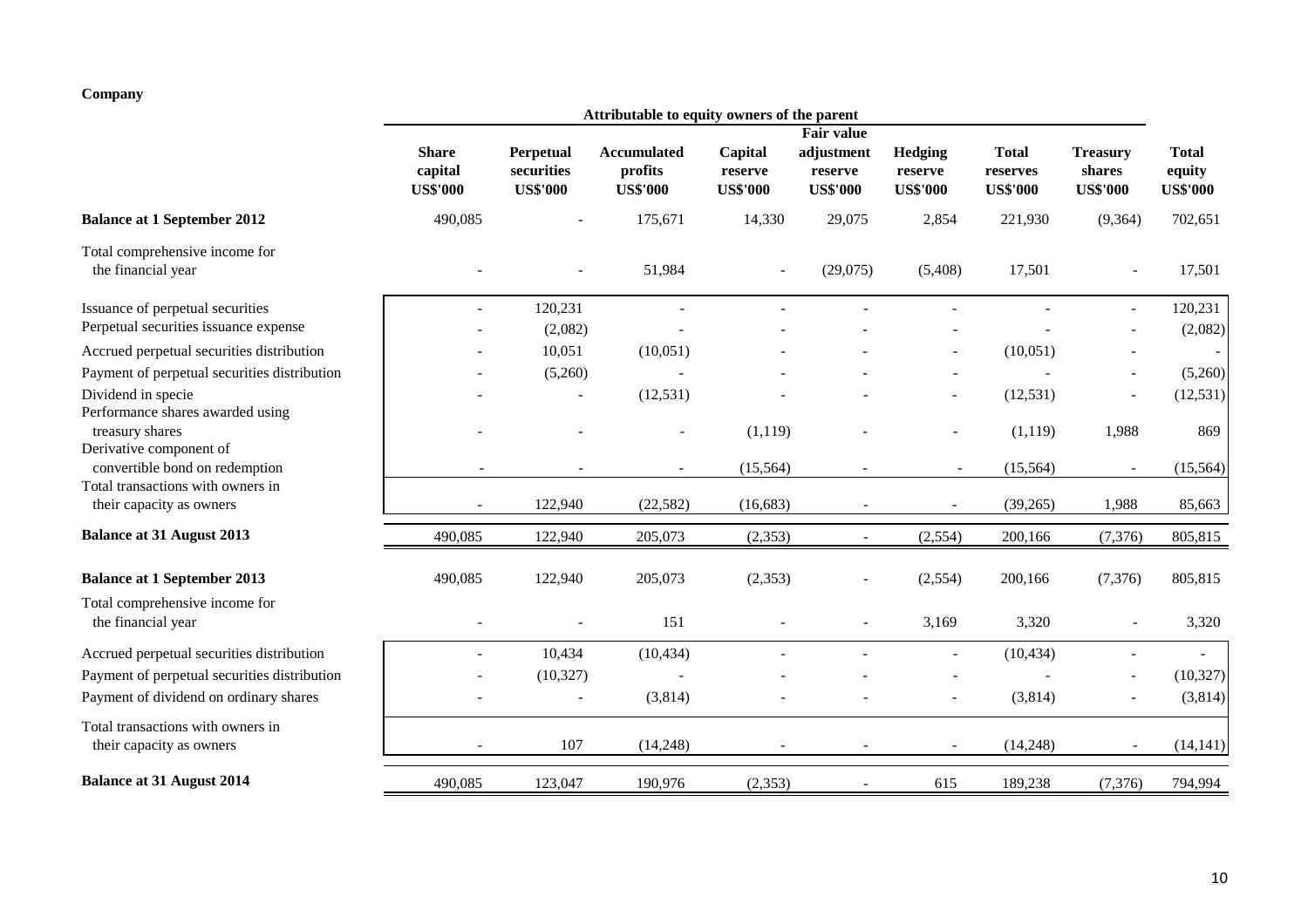**1(d)(ii) Details of any changes in the company's share capital arising from rights issue, bonus issue, share buybacks, exercise of share options or warrants, conversion of other issues of equity securities, issue of shares for cash or as consideration for acquisition or for any other purpose since the end of the previous period reported on. State also the number of shares that may be issued on conversion of all the outstanding convertibles, as well as the number of shares held as treasury shares of the issuer, if any, against the total number of issued shares excluding treasury shares of the issuer, as at the end of the current financial period reported on and as at the end of the corresponding period of the immediately preceding financial year**

#### Convertible Bonds

On 1 March 2011, the Company issued a US\$50 million Convertible Bond (the "US\$50 million Bond") as part of the purchase consideration for the acquisition of AMC Group. The US\$50 million Bond is convertible up to 36,238,607 new ordinary shares.

On 28 February 2014, the Company redeemed the US\$50 million Bond in principal amount (or approximately US\$57.88 million including interest) which matured on 1 March 2014.

As at 31 August 2014, the Company's total issued shares is 977,896,088 (31 August 2013: 977,896,088) with 3,439,880 (31 August 2013: 3,439,880) shares being held as treasury shares.

## **1(d)(iii) To show the total number of issued shares excluding treasury shares as at the end of the current financial period and as at the end of the immediately preceding year**

The Company's total issued shares excluding treasury shares is 974,456,208 as at 31 August 2014 (31 August 2013: 974,456,208).

## **1(d)(iv) A statement showing all sales, transfers, disposal, cancellation and/or use of treasury shares as at the end of the current financial period reported on**

As at 31 August 2014, the Company has 3,439,880 shares being held as treasury shares. There is no change in the treasury shares during the financial year.

### **2. Whether the figures have been audited or reviewed, and in accordance with which auditing standard or practice**

The figures have not been audited or reviewed by the auditors.

## **3. Where the figures have been audited or reviewed, the auditors' report (including any qualifications or emphasis of a matter)**

Not applicable.

### **4. Whether the same accounting policies and methods of computation as in the issuer's most recently audited annual financial statements have been applied**

The Group has applied the same accounting policies and methods of computation in the preparation of the financial statements for the financial year ended 31 August 2014 as the most recently audited financial statements for the financial year ended 31 August 2013 ("FY13").

### **5. If there are any changes in the accounting policies and methods of computation, including any required by an accounting standard, what has changed, as well as the reasons for, and the effect of, the change**

The Group has adopted the new and revised FRSs and Interpretation of FRS (INT FRS) that are effective for annual periods beginning on or after 1 September 2013. The adoption of these new/revised FRS and INT FRSs did not have material effect on the financial performance or position of the Group.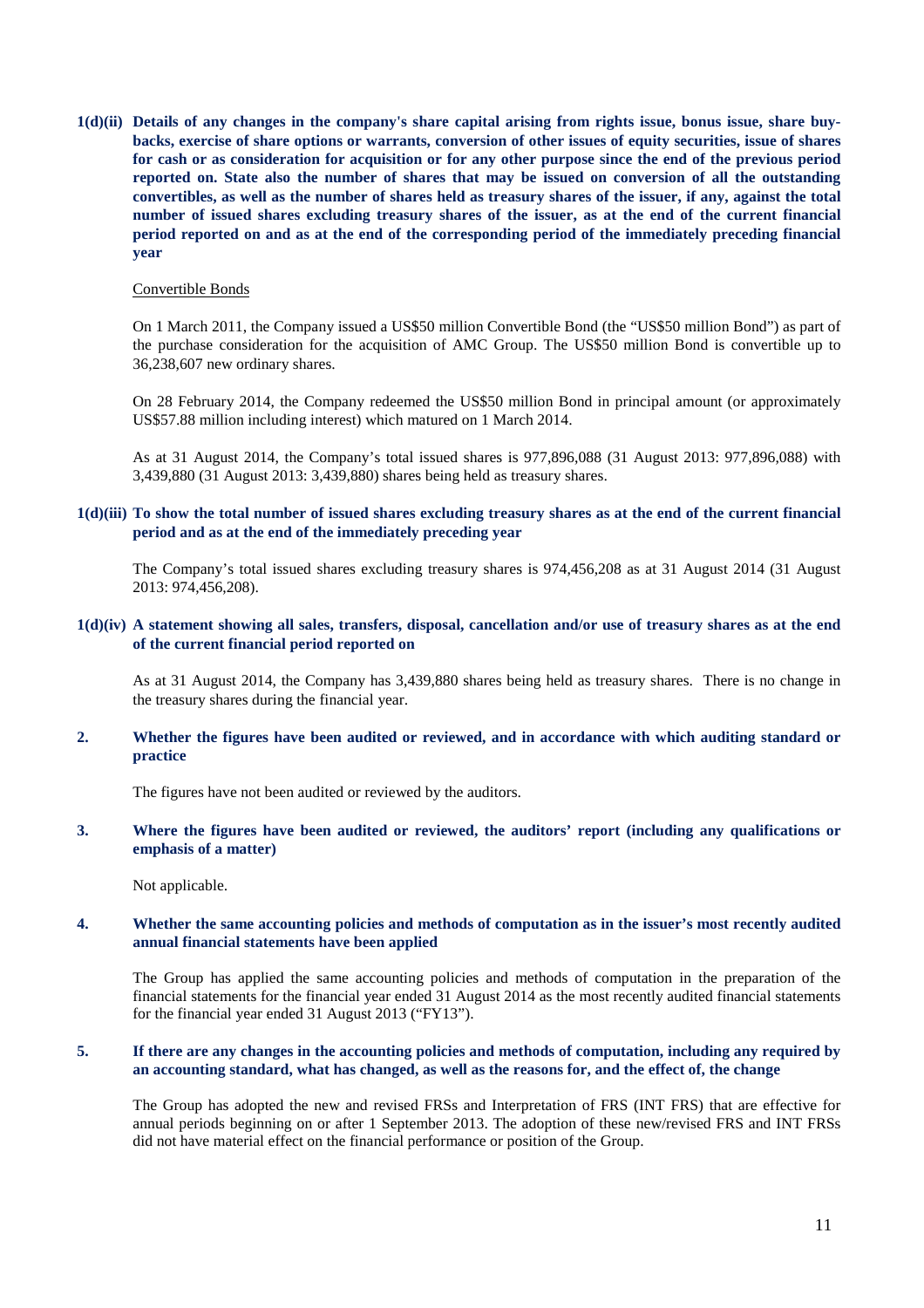## **6. Earnings per ordinary share of the group for the current financial period reported on and the corresponding period of the immediately preceding financial year, after deducting any provision for preference dividends: -**

|                                                                      | 12 months ended<br>31 August<br>2014 | 12 months ended<br>31 August<br>2013 |
|----------------------------------------------------------------------|--------------------------------------|--------------------------------------|
| Net profit attributable to owners of the parent (US\$'000)           | 45,269                               | 53.649                               |
| Weighted average ordinary shares for calculation of ('000):          |                                      |                                      |
| Basic earnings per share<br>$\sim$                                   | 974.456                              | 974.032                              |
| Diluted earnings per share<br>$\sim$                                 | 974.456                              | 974,032                              |
| Earnings per ordinary share ("EPS") (US cents) of the Group:         |                                      |                                      |
| (a) Based on the weighted average number of ordinary shares on issue | 4.65                                 | 5.51                                 |
| (b) On a fully diluted basis (detailing any adjustments made to the  |                                      |                                      |
| earnings)                                                            | 4.65                                 | 5.51                                 |

For "Diluted earnings per share", the weighted average number of ordinary shares includes the number of additional shares to be issued upon conversion of the convertible bonds. Adjustment is made to net profit attributable to the owners of the parent for the effect of the convertible bonds. The diluted EPS is the same as the basic EPS, as the effect of the convertible bonds is anti-dilutive.

## **7. Net asset value (for the issuer and group) per ordinary share based on total number of issued shares excluding treasury shares of the issuer at the end of the (a) current financial period reported on and (b) immediately preceding financial year**

|                                                  | Group                          |                         | Company                   |                         |
|--------------------------------------------------|--------------------------------|-------------------------|---------------------------|-------------------------|
|                                                  | As at 31<br><b>August</b> 2014 | As at 31<br>August 2013 | As at $31$<br>August 2014 | As at 31<br>August 2013 |
| Net asset value per ordinary<br>share (US cents) | 121.69                         | 116.98                  | 81.58                     | 82.69                   |

**8. A review of the performance of the group, to the extent necessary for a reasonable understanding of the group's business. It must include a discussion of the following: -**

**(a) any significant factors that affected the turnover, costs, and earnings of the group for the current financial period reported on, including (where applicable) seasonal or cyclical factors; and**

**(b) any material factors that affected the cash flow, working capital, assets or liabilities of the group during the current financial period reported on**

#### **REVIEW OF PERFORMANCE:**

#### **Revenue**

Financial year ended 31 August 2014 ("FY14") 3 months ended 31 August 2014 ("4Q14")

The Group's revenue increased by US\$226.3 million (18%) for FY14 when compared to the financial year ended 31 August 2013 ("FY13"). The increase was due to an increase in revenue of US\$252.7 million from Subsea Services Division. This increase was partially offset by a decrease of US\$1.0 million from Marine Services Division and US\$25.4 million from Offshore Support Services Division.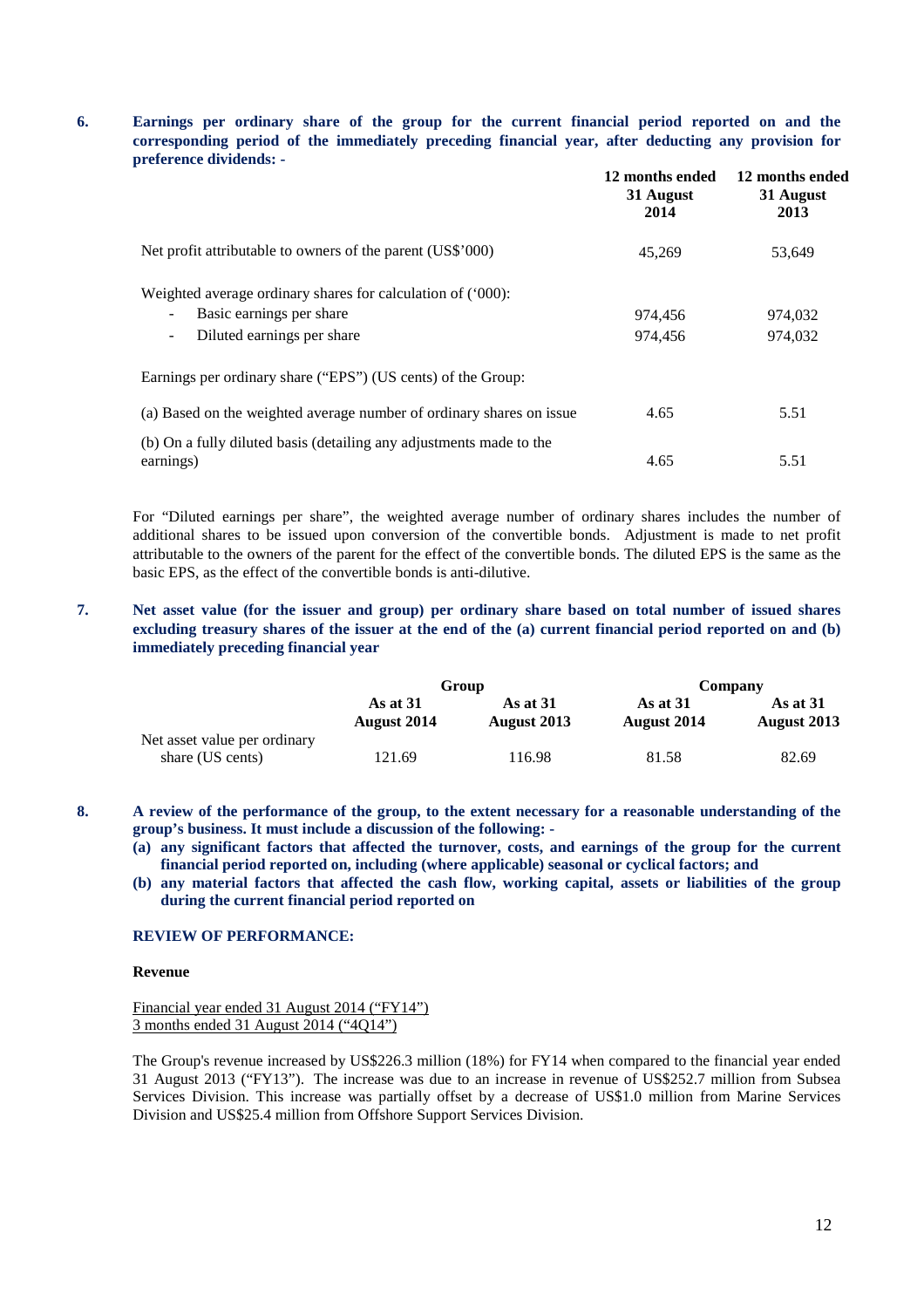## **REVIEW OF PERFORMANCE (CONT'D):**

## **Revenue (cont'd)**

The Group's revenue increased by US\$26.8 million (6%) for 4Q14 when compared to the corresponding period for the three months ended 31 August 2013 ("4Q13"). The increase was mainly due to an increase in revenue of US\$52.1 million from Subsea Services Division. This increase was partially offset by a decrease of US\$5.2 million from Marine Services Division and US\$20.1 million from Offshore Support Services Division.

The increase in revenue for FY14 and 4Q14 from Subsea Services Division was mainly due to:-

- (i) Increase in the value and number of projects undertaken compared to FY13 and 4Q13;
- (ii) Additional variation orders arising mainly from projects closed out in FY14; and
- (iii) Full year revenue contribution from two (2) subsea construction vessels, *Lewek Express* and *Lewek Centurion*, which were delivered in fourth quarter of FY13 and have commenced operations in FY14. In addition, the inspection, maintenance and repair vessel, *Lewek Inspector,* which was delivered in first quarter of FY14 also contributed to the increase in revenue.

The decrease in revenue from Marine Services Division for 4Q14 was mainly due to the decrease in engineering design work performed in 4Q14 as compared to 4Q13. Revenue from Marine Services Division for FY14 remains comparable to FY13.

The decrease in revenue from Offshore Support Services Division for FY14 was mainly due to a decrease in revenue contribution from two (2) leased-in vessels which were returned to the owner during FY14. In addition, the weakness in the anchor handling tugs ("AHT") segment and the shallow water platform support vessels ("PSV") segment also contributed to the decrease. The decrease was partially offset by revenue contribution from two (2) *PSVs*, *Lewek Avior* and *Lewek Alkaid* and one (1) anchor handling tug and supply vessel ("*AHTS*"), *Lewek Teal,* which were delivered subsequent to second half year of FY13.

The decrease in revenue from Offshore Support Services Division for 4Q14 was mainly due to a decrease in revenue contribution from one (1) leased-in vessels which were returned to the owner in 2Q14 and the transfer of two (2) vessels from the Offshore Support Services for use in the operations of Subsea Services Division. In addition, the weakness in the AHT segment and the shallow water PSV segment also contributed to the decrease.

## **Gross profit**

Financial year ended 31 August 2014 ("FY14") 3 months ended 31 August 2014 ("4Q14")

Gross profit increased from US\$169.2 million in FY13 to US\$226.9 million in FY14 and gross profit margin has increased from 13% in FY13 to 15% in FY14.

Gross profit decreased from US\$74.8 million in 4Q13 to US\$63.2 million in 4Q14 and gross profit margin has decreased from 18% in 4Q13 to 14% in 4Q14.

The improvement in gross profit and gross profit margin in FY14 as compared to FY13 is mainly due to the Subsea Services Division's FY13 performance being affected by a one-off higher than expected cost at the project level resulting from delays in the execution of certain projects and the recognition of additional costs that were previously unexpected for certain projects. The unexpected cost situation that impacted the corresponding period is not present in FY14, hence improving the overall gross profit and gross profit margin.

The decrease in gross profit and gross profit margin in 4Q14 as compared to 4Q13 was mainly due to the a lower gross profit margin contribution from the Offshore Support Division as a result of weakness in the AHT and PSV segment. In addition, gross profit margin for Subsea Services Division was also lower resulting from higher project close out and variation orders recognised in 4Q13 compared to 4Q14.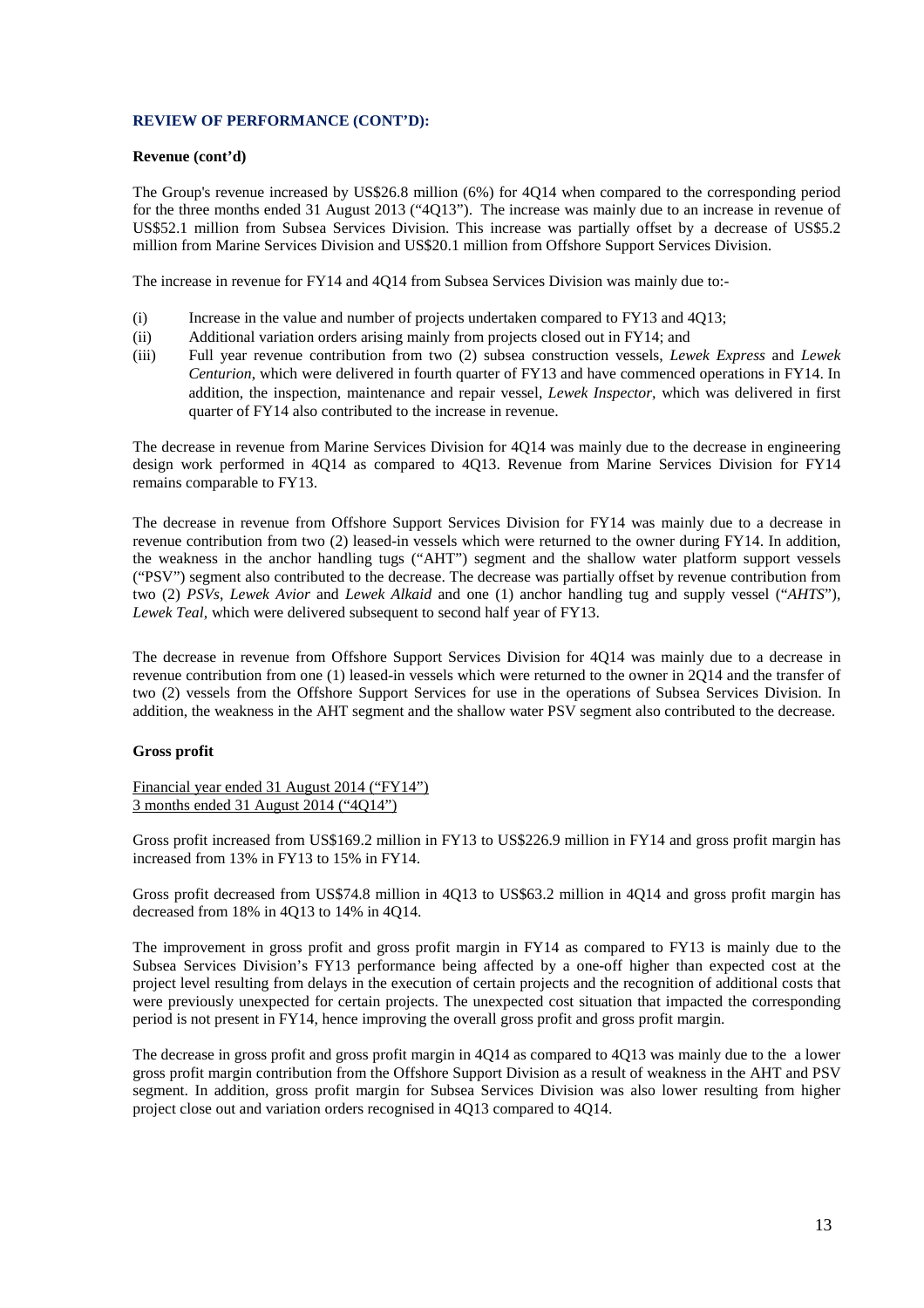## **REVIEW OF PERFORMANCE (CONT'D):**

### **Other operating income, net**

#### Financial year ended 31 August 2014 ("FY14")

The decrease in other operating income for FY14 when compared to FY13 was mainly due to the absence of oneoff gains from (i) the disposal of fixed assets and assets held for sale amounting to US\$25.4 million; and (ii) disposal of an AFS investment amounting to US\$67.4 million.

The decrease was also attributable to the turnaround of the realised gain on derivative instruments of US\$4.2 million in FY13 to realised loss of \$0.3 million in FY14 and an increase in net foreign exchange loss of US\$2.7 million.

### 3 months ended 31 August 2014 ("4Q14")

The increase in other operating income for 4Q14 when compared to 4Q13 was mainly due to (i) lower impairment loss on fixed assets in 4Q14 of US\$0.1 million as compared to 4Q13 of US\$2 million; and (ii) lower loss on disposal of fixed assets and assets held for sale of US\$0.2 million as compared to 4Q13 of US\$1.2 million.

#### **Administrative expenses**

#### Financial year ended 31 August 2014 ("FY14") 3 months ended 31 August 2014 ("4Q14")

The decrease in administrative expenses for FY14 and 4Q14 when compared to FY13 and 4Q13 respectively was mainly due to lower personnel expenses as a result of higher utilisation rate of project personnel and lower provision for doubtful debts.

#### **Share of profit of associated companies**

#### Financial year ended 31 August 2014 ("FY14")

The increase in share of profit of associated companies for FY14 when compared to FY13 was mainly due to higher share of profit from an associated company, EMAS Offshore Limited (formerly known as EOC Limited), resulting from the sale and leaseback of a vessel, *Lewek Champion*. The Group's share of the gain from disposal of the vessel is US\$16.6 million.

#### 3 months ended 31 August 2014 ("4Q14")

The decrease in share of profit of associated companies for 4Q14 when compared to 4Q13 was mainly due to lower share of profit from associated companies as a result of weaker performance by the associated companies.

### **Profit before tax**

### Financial year ended 31 August 2014 ("FY14") 3 months ended 31 August 2014 ("4Q14")

Profit before tax decreased by 19% to US\$74.7 million in FY14 when compared to FY13. The decrease was mainly due to lower other operating income and was partially offset by higher gross profit and share of profit of associated companies.

Profit before tax for decreased by 22% to US\$17.0 million in 4Q14 when compared to 4Q13. The decrease was mainly due to lower gross profit and share of profit of associated companies and was partially offset by lower administrative expenses.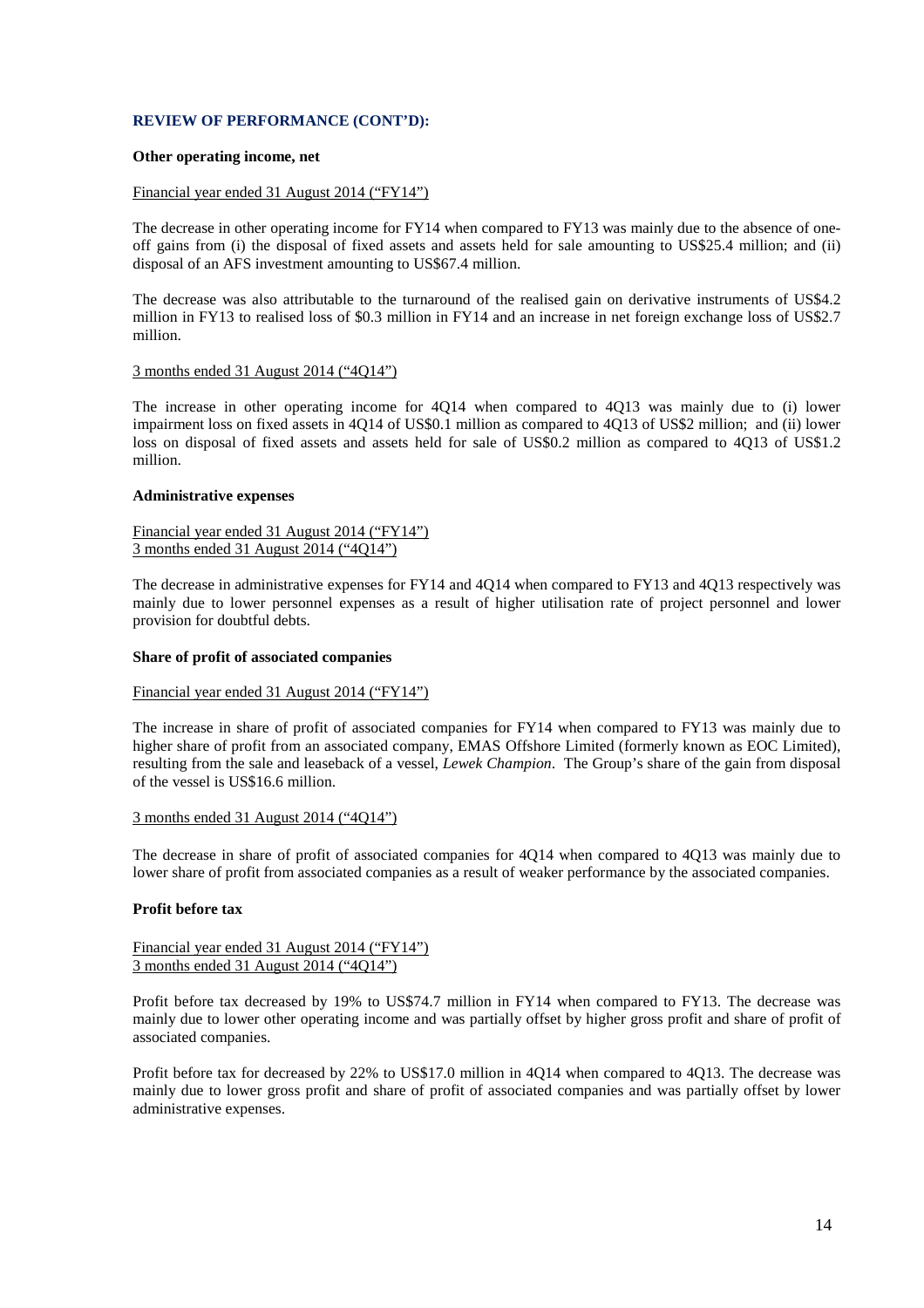## **REVIEW OF PERFORMANCE (CONT'D):**

#### **Tax**

Tax expense in FY14 and 4Q14 amounting to US\$20.7 million and US\$4.1 million respectively relates mainly to the corporate tax expense of the Company and its subsidiaries and withholding tax expense incurred by vessels operating in overseas waters and projects undertaken in foreign tax jurisdiction. Charter income derived from Singapore and foreign flagged vessels which operate in international waters continue to remain tax exempt under Section 13 of the Singapore Income Tax Act and Maritime Sector Incentive - Approved International Shipping Enterprise Scheme.

The decrease in tax expense in FY14 and 4Q14 when compared to FY13 and 4Q13 respectively is mainly due to the decrease in withholding tax expense due to change in area of operations of certain vessels and projects.

## **REVIEW OF STATEMENT OF FINANCIAL POSITION AND CASH FLOWS:**

#### **Non-current assets**

The increase in non-current assets was mainly due to:-

- (i) Increase in fixed assets. This refers to the capitalisation of shipbuilding costs and equipment costs of vessels under construction during the financial year, purchase of vessels and a spoolbase facility located in the United States of America.
- (ii) Increase in trade receivables due to the restructuring of repayment terms of certain trade receivable;
- (iii) Increase in long term receivable due from associated companies resulting from reclassification of certain trade receivable to non-current asset; and
- (iv) Increase in investment in associated and joint venture companies mainly due to the share of the associated companies' results and reserves.

#### **Current assets**

The increase in current assets was mainly due to:-

- (i) Increase in assets held for sale as a result of impending sale of two (2) vessels;
- (ii) Increase in inventories and work-in-progress resulting from the build up of subsea activities;
- (iii) Increase in trade receivables is mainly due to higher level of billings from Subsea Services Division and Marine Services Division during the financial year; and
- (iv) Increase in balances due from associated companies mainly due to services rendered to associated companies.

#### **Current liabilities**

The increase in current liabilities was mainly due to:-

- (i) Net increase in trade and other payables mainly due to the increase in accruals for operating expenses as a result of higher business activities;
- (ii) Increased in bank term loans and bills payable to bank mainly due to purchase of vessels and project financing. In addition, debt refinancing exercise was undertaken to improve the debt maturity profile;
- (iii) Increase in progress billing in excess of work-in-progress due to milestone billings made to customers; and
- (iv) Increase in balances from to associated companies mainly due to services rendered by associated companies.

### **Non-current liabilities**

The increase in non-current liabilities was due to the issuance of two tranches of Fixed Rate Notes amounting to S\$120 million as well as drawdown of a vessel construction loan.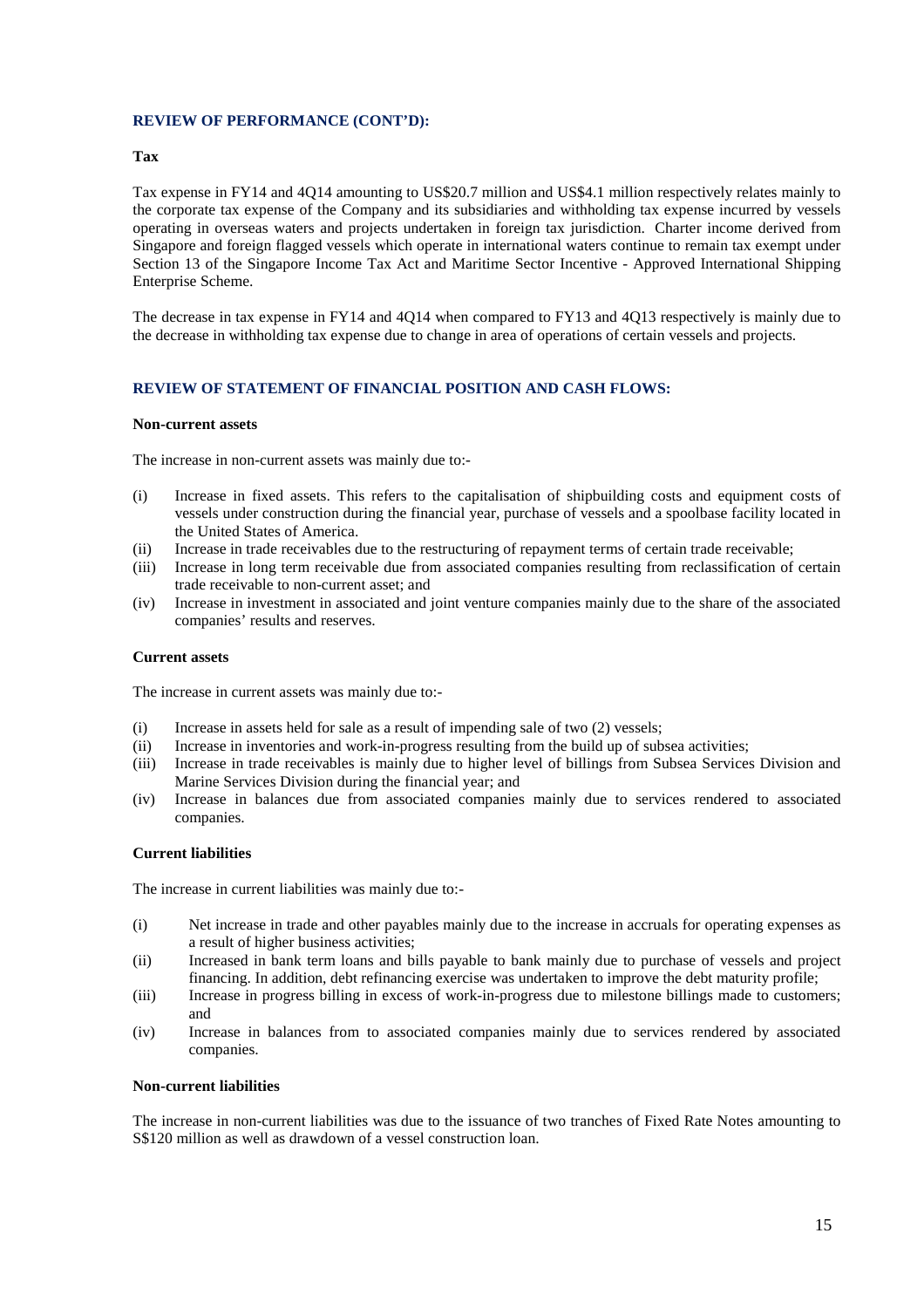## **REVIEW OF STATEMENT OF FINANCIAL POSITION AND CASH FLOWS (CONT'D):**

### **Equity**

The increase in shareholders' equity was mainly due to profit for FY14 and share of associated companies' reserves.

### **Cash flows**

#### Financial year ended 31 August 2014 ("FY14")

The cash and cash equivalents remain comparable between FY14 and FY13. Cash flows from operating activities have turned positive to US\$98.8 million in FY14 compared to cash outflow of US\$14.8 million in FY13.

Net cash outflow from investing activities have increased from US\$95.6 million in FY13 to US\$330.6 million in FY14 as result of more purchases of fixed assets and lower proceeds from disposal of fixed assets, assets held for sale and AFS investment.

Net cash inflow from financing activities have increased from US\$145.1 million in FY13 to US\$231.7 million in FY14 as result of higher net inflow from bank term loans and bills payable. The increase is partially offset by lower amount of fixed rates notes issuance in FY14 and the redemption of convertible bonds in FY13.

### 3 months ended 31 August 2014 ("4Q14")

Cash flows from operating activities have turned positive to US\$40.0 million in 4Q14 compared to cash outflow of US\$33.2 million in 4Q13.

Cash flows from investing activities have turned from an inflow of US\$64.4 million in 4Q13 to an outflow of US\$51.7 million in 4Q14 as result of lower proceeds from disposal of fixed assets and AFS investment.

Net cash outflow from financing activities have decreased from US\$23.4 million in 4Q13 to US\$8.2 million in 4Q14 as result of net cash inflow from bills payable in 4Q14 as compared to net cash outflow in 4Q13.

## **Proceeds utilisation**

#### Proceeds utilisation of Share Placement exercise

On 16 March 2012, the Company issued and allotted 110,000,000 new ordinary shares in the capital of the Company ("the Placement Shares") pursuant to a private placement at an issue price of S\$1.10 for each Placement Share to raise gross proceeds of S\$121 million.

To date, S\$88.1 million has been utilised for repayment of existing debt and general working capital purposes. Details of utilisation have been announced.

#### Proceeds utilisation of S\$150 million Perpetual Securities

On 18 September 2012, the Company issued a S\$150 million Fixed Rate Subordinated Perpetual Securities (the "Securities"). The Securities were issued under the US\$500 million Multicurrency Debt Issuance Programme established by the Company on 28 August 2012. The net proceeds from the issuance of the Securities (after deducting issuance expenses) will be used by the Company to refinance existing borrowings of the Company and its subsidiaries, and for general working capital purposes.

To date, S\$124.3 million has been utilised for repayment of existing debt, purchase of equipment on board vessels and general working capital purposes. Details of utilisation have been announced.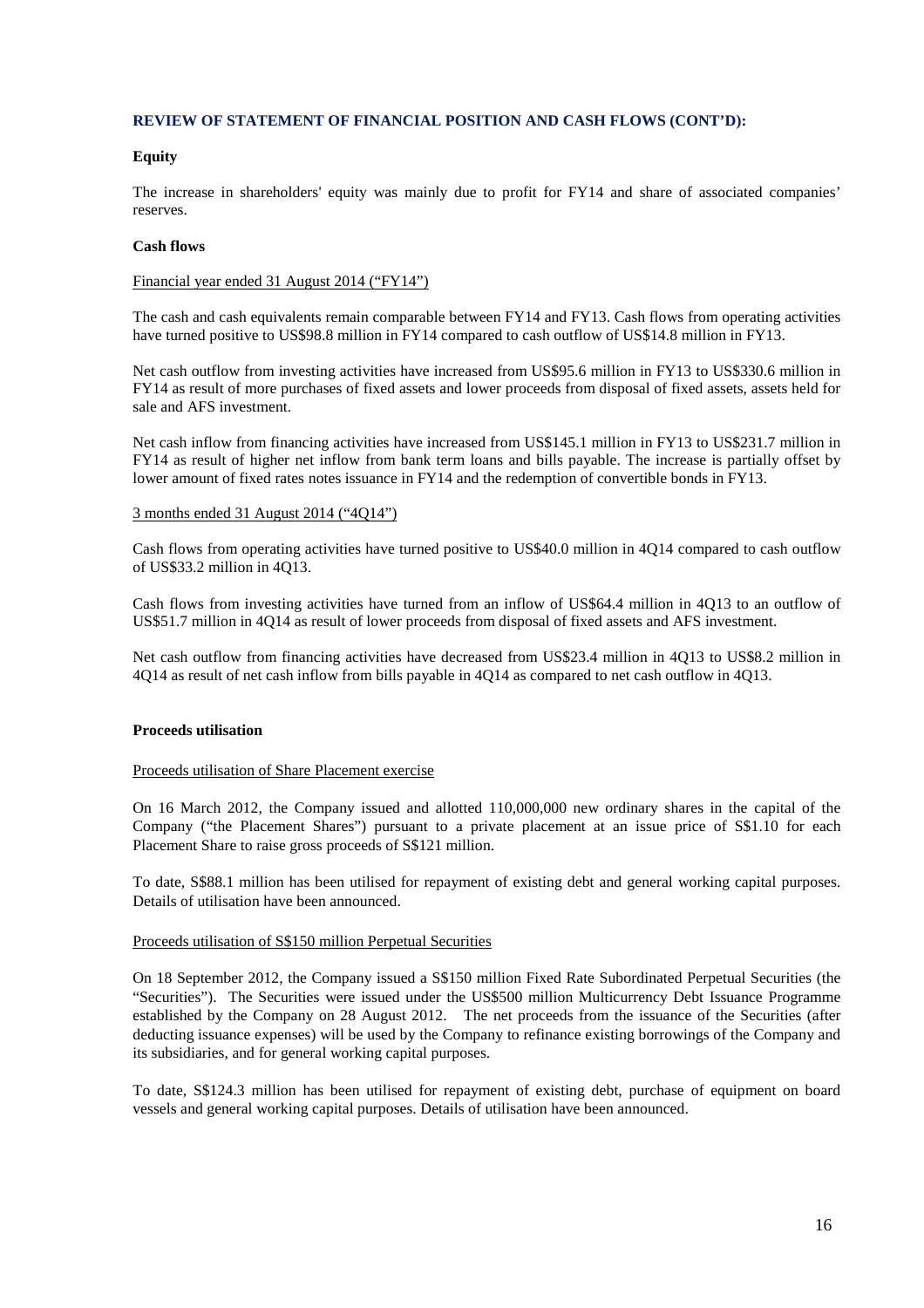## **REVIEW OF STATEMENT OF FINANCIAL POSITION AND CASH FLOWS (CONT'D):**

## Proceeds utilisation of S\$25 million Fixed Rate Notes

On 16 September 2013, the Company issued a S\$25 million Fixed Rate Notes due 2015. The S\$25 million Notes were issued under the US\$500 million Multicurrency Debt Issuance Programme established by the Company on 28 August 2012 and are consolidated and form a single series with the existing S\$200 million 5.00 per cent Fixed Rates Notes due 2015 issued on 7 September 2012. The net proceeds from the issuance of the S\$25 million Notes (after deducting issuance expenses) has been fully utilised by the Company to refinance existing borrowings of the Company and its subsidiaries and for general working capital purposes.

## Proceeds utilisation of S\$95 million Fixed Rate Notes

On 21 March 2014, the Company issued a S\$95 million Fixed Rate Notes due 2016. The S\$95 million Notes were issued under the US\$500,000,000 Multicurrency Debt Issuance Programme established by the Company on 28 August 2012. The net proceeds from the issue of the S\$95 million Notes (after deducting expenses) has been fully utilised by the Company for repayment of existing borrowings. Details of utilisation have been announced.

#### **Financial ratios**

The Group's net debt to equity ratio (defined as ratio of total external indebtedness (net of cash and cash equivalents and cash pledged) owing to bank and financial institutions to total equity) has increased to 1.16 times as at the end of FY14 as compared to 0.97 times at end of FY13.

Interest cover is 4.4 times in FY14 compared to 4.5 times in FY13.

**9. Where a forecast, or a prospect statement, has been previously disclosed to shareholders, any variance between it and the actual results**

Not applicable.

## **10. A commentary at the date of the announcement of the significant trends and competitive conditions of the industry in which the group operates and any known factors or events that may affect the group in the next reporting period and the next 12 months**

The recent volatile oil price environment may result in selective near-term slowdown in project awards and execution as the upstream oil and gas companies seek to rein in their capital expenditure plans and maintain greater cash flow discipline.

Amidst concerns of moderating capital expenditure programs in the near-term amongst the national oil companies and oil majors, our tendering activity remains robust. We continue to believe that the long-term fundamentals of the oil and gas industry remain strong and will drive continued spending in the segments that our businesses operate in.

The Group remains focused in executing its current backlog of US\$2.4 billion**\***, with the majority of its existing contracts to be executed over the next 12 to 18 months.

On 3 October 2014, the Group completed the transfer of its Offshore Support Services companies into EMAS Offshore Limited. The consolidation of Ezra's Offshore Support Services companies into EMAS Offshore Limited will enable Ezra to focus on its Subsea Services business while continuing to participate in the growth of the Offshore Support Services business.

**\*** *The Group's backlog is inclusive of a backlog of US\$520 million from the two FPSOs, Lewek EMAS and Perisai Kamelia that EMAS Offshore Limited has stakes in*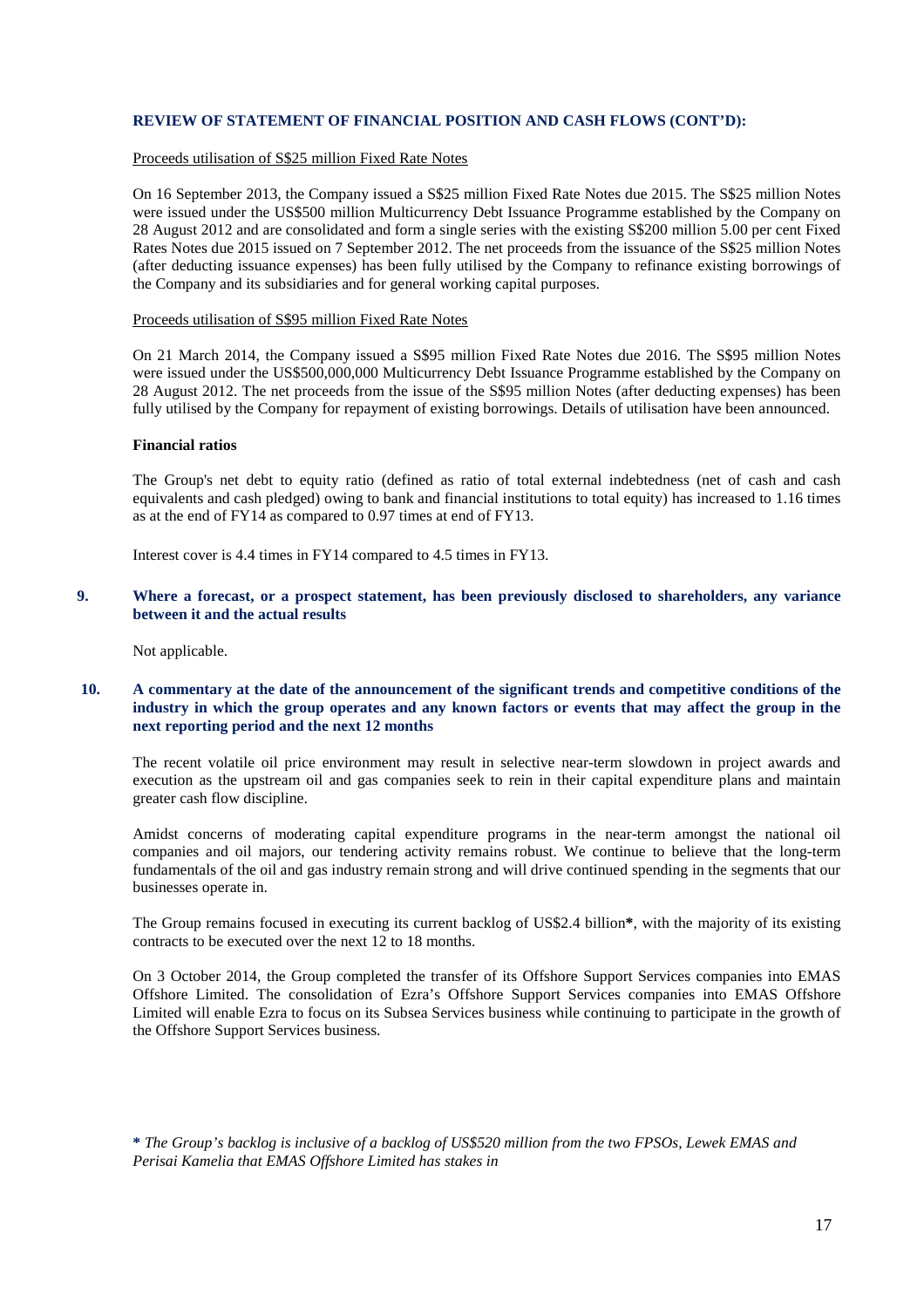## **11. Dividend**

## *(a) Current Financial Period Reported On*

Any dividend declared for the current financial period reported on? No

## *(b) Corresponding Period of the Immediately Preceding Financial Year*

Any dividend declared for the corresponding period of the immediately preceding financial year? Yes

**Name of dividend** Final

| Dividend type       | Cash                         |
|---------------------|------------------------------|
| Dividend rate (S\$) | 0.5 cents per ordinary share |
| Tax rate            | Tax exempt (one-tier)        |

## **(c) Date payable**

Not applicable

## **(d) Books closure date**

Not applicable

## **12. If no dividend has been declared/recommended, a statement to that effect**

No dividend has been declared or recommended for the current financial year reported on.

However, the directors of the Company would like to propose a bonus issue of one (1) Bonus Share for every twenty-five (25) existing ordinary shares. Further details of the bonus issue will be released in a separate announcement later.

## **13. If the Group has obtained a general mandate from shareholders for IPTs, the aggregate value of such transactions as required under Rule 920(1)(a)(ii). If no IPT mandate has been obtained, a statement to that effect.**

The Group has not obtained a general mandate from shareholders for Interested Party Transactions ("IPTs").

## **14. Negative confirmation pursuant to Rule 705(5).**

Not required for announcement on full year results.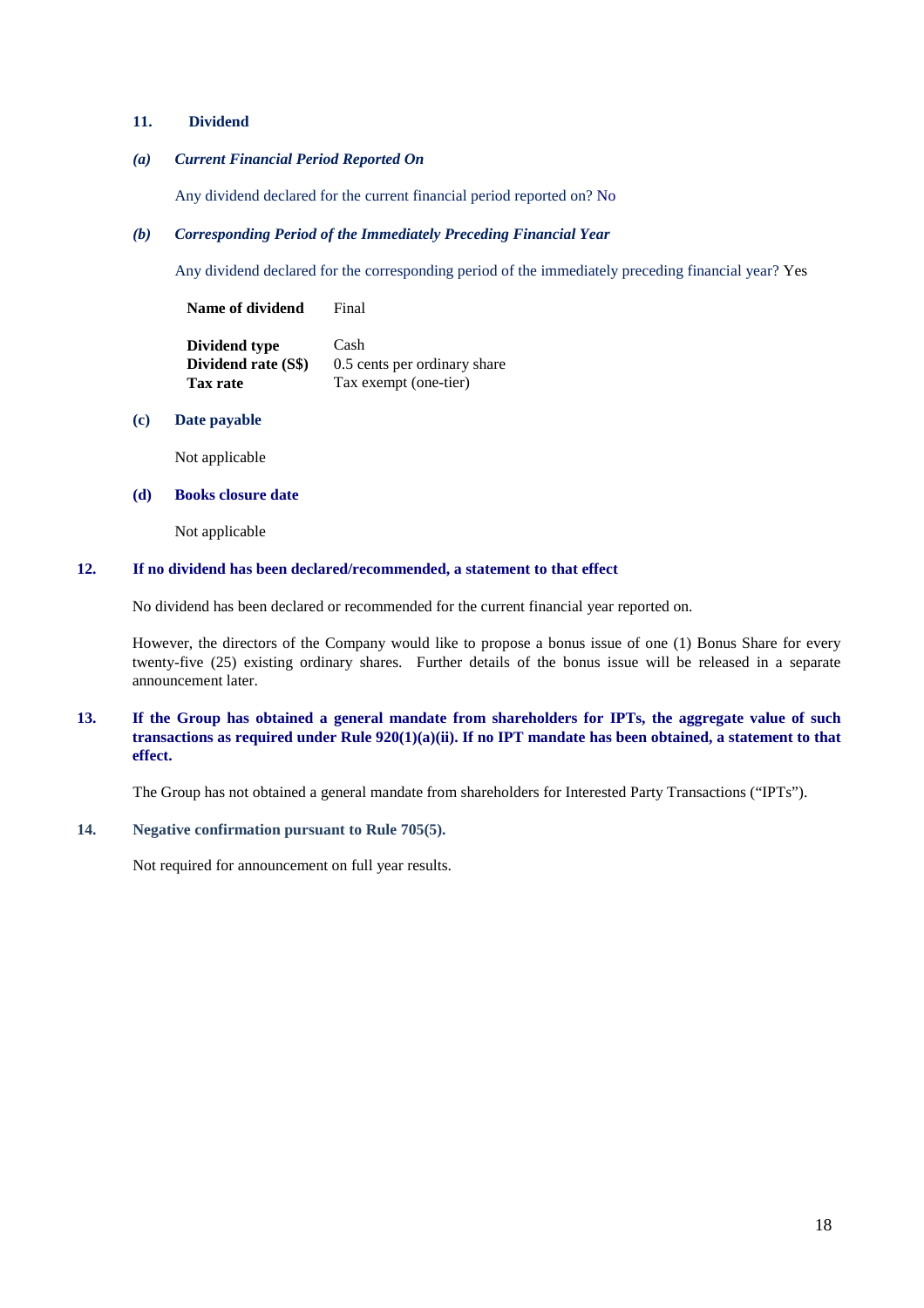## **PART II - ADDITIONAL INFORMATION REQUIRED FOR FULL YEAR ANNOUNCEMENT (This part is not applicable to Q1, Q2, Q3 or Half Year Results)**

**15. Segmented revenue and results for business or geographical segments (of the group) in the form presented in the issuer's most recently audited annual financial statements, with comparative information for the immediately preceding year**

## **Business segments**

| Financial year ended 31 August 2014                                                                                                                                                                                                                                                                                                                                             | <b>Offshore</b><br><b>Support Services</b><br><b>US\$'000</b> | <b>Marine</b><br><b>Services</b><br><b>US\$'000</b> | <b>Subsea</b><br><b>Services</b><br><b>US\$'000</b> | Group<br><b>US\$'000</b>                                                                                        |  |
|---------------------------------------------------------------------------------------------------------------------------------------------------------------------------------------------------------------------------------------------------------------------------------------------------------------------------------------------------------------------------------|---------------------------------------------------------------|-----------------------------------------------------|-----------------------------------------------------|-----------------------------------------------------------------------------------------------------------------|--|
| <b>Revenue</b><br><b>Sales</b><br><b>Inter-segment sales</b>                                                                                                                                                                                                                                                                                                                    | 267,971<br>(8,035)                                            | 188,213                                             | 1,045,837<br>(5,635)                                | 1,502,021<br>(13,670)                                                                                           |  |
| <b>Sales to external customers</b>                                                                                                                                                                                                                                                                                                                                              | 259,936                                                       | 188,213                                             | 1,040,202                                           | 1,488,351                                                                                                       |  |
| <b>Profit from operations</b><br>Share of profit of associated companies<br>Share of profit of joint venture companies<br>Financial income<br>Financial expenses<br>Tax<br>Unallocated other operating income, net<br>Unallocated expenses<br>Unallocated share of associated companies<br>Unallocated share of joint venture<br>companies<br>Net profit for the financial year | 20,423<br>4,111<br>2,538                                      | 22,451                                              | 58,585                                              | 101,459<br>4,111<br>2,538<br>3,629<br>(42, 656)<br>(20, 680)<br>(7,048)<br>(17, 641)<br>29,652<br>658<br>54,022 |  |
| Assets<br>Segment assets<br><b>Unallocated</b> assets<br>Total assets                                                                                                                                                                                                                                                                                                           | 729,180                                                       | 428,843                                             | 1,711,317                                           | 2,869,340<br>493,652<br>3,362,992                                                                               |  |
| <b>Liabilities</b><br><b>Segment liabilities</b><br>Unallocated liabilities<br><b>Total liabilities</b><br><b>Other information</b>                                                                                                                                                                                                                                             | 435,556                                                       | 255,119                                             | 842,090                                             | 1,532,765<br>644,458<br>2,177,223                                                                               |  |
|                                                                                                                                                                                                                                                                                                                                                                                 |                                                               |                                                     |                                                     |                                                                                                                 |  |
| Capital expenditure<br>Unallocated capital expenditure<br>Total capital expenditure                                                                                                                                                                                                                                                                                             | 84,384                                                        | 34,356                                              | 219,624                                             | 338,364<br>3,141<br>341,505                                                                                     |  |
| Depreciation and amortisation<br>Unallocated depreciation and amortisation<br>Total depreciation and amortisation                                                                                                                                                                                                                                                               | 31,720                                                        | 8,162                                               | 30,334                                              | 70,216<br>1,916<br>72,132                                                                                       |  |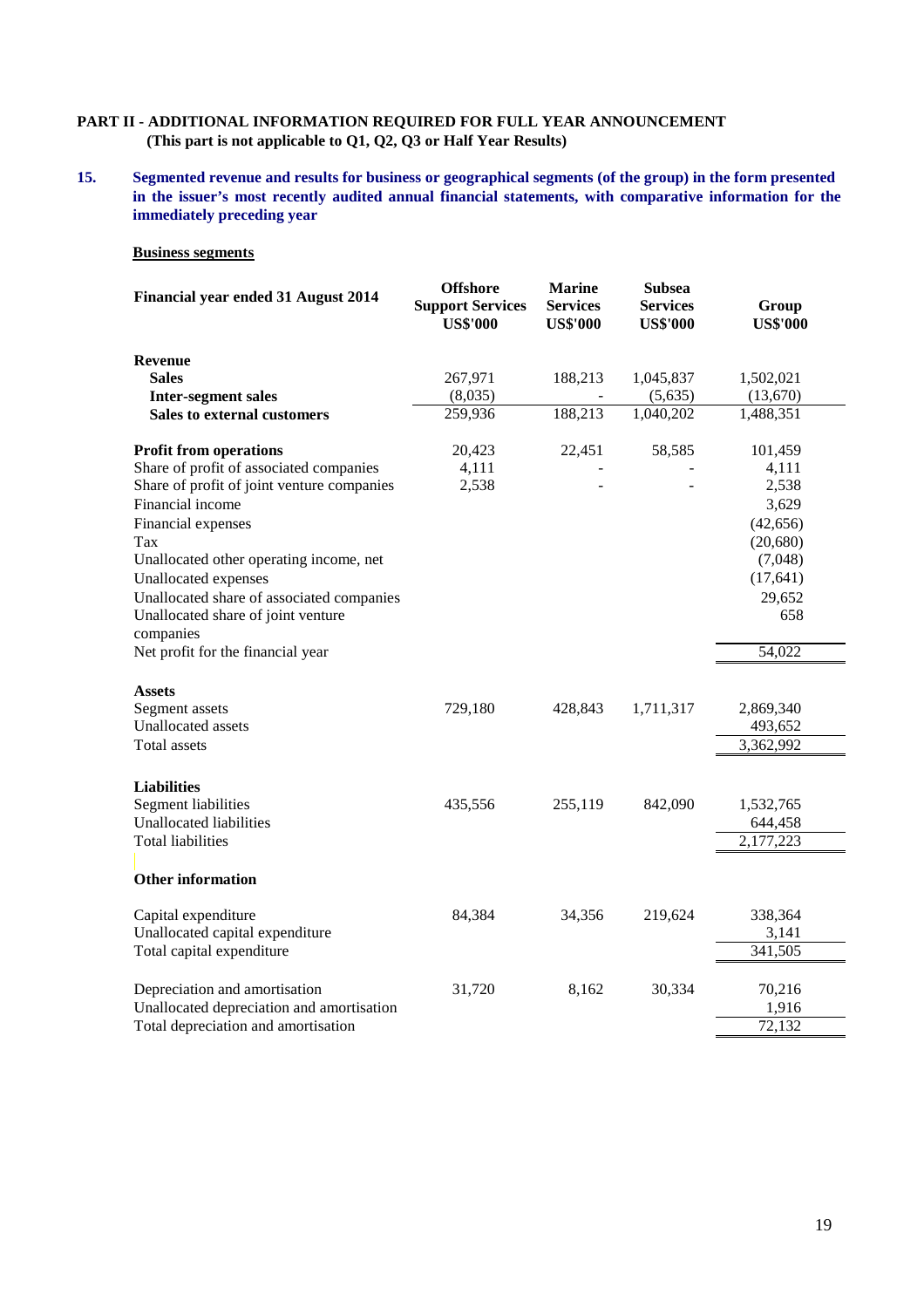# **Business segments (cont'd)**

| Financial year ended 31 August 2013                               | <b>Offshore</b><br><b>Support Services</b><br><b>US\$'000</b> | <b>Marine</b><br><b>Services</b><br><b>US\$'000</b> | <b>Subsea</b><br><b>Services</b><br><b>US\$'000</b> | Group<br><b>US\$'000</b> |
|-------------------------------------------------------------------|---------------------------------------------------------------|-----------------------------------------------------|-----------------------------------------------------|--------------------------|
| <b>Revenue</b>                                                    |                                                               |                                                     |                                                     |                          |
| <b>Sales</b>                                                      | 291,759                                                       | 189,194                                             | 792,115                                             | 1,273,068                |
| <b>Inter-segment sales</b>                                        | (6,422)                                                       |                                                     | (4,581)                                             | (11,003)                 |
| <b>Sales to external customers</b>                                | 285,337                                                       | 189,194                                             | 787,534                                             | 1,262,065                |
| <b>Profit from operations</b>                                     | 45,038                                                        | 29,558                                              | (22,745)                                            | 51,851                   |
| Share of profit of associated companies                           | 7,863                                                         |                                                     |                                                     | 7,863                    |
| Share of profit of joint venture companies                        | 3,576                                                         |                                                     |                                                     | 3,576                    |
| Financial income                                                  |                                                               |                                                     |                                                     | 5,002                    |
| Financial expenses                                                |                                                               |                                                     |                                                     | (43, 535)                |
| Tax                                                               |                                                               |                                                     |                                                     | (28, 219)                |
| Unallocated other operating income, net                           |                                                               |                                                     |                                                     | 79,670<br>(22, 804)      |
| Unallocated expenses<br>Unallocated share of associated companies |                                                               |                                                     |                                                     | 10,645                   |
| Unallocated share of joint venture                                |                                                               |                                                     |                                                     | 15                       |
| companies                                                         |                                                               |                                                     |                                                     |                          |
| Net profit for the financial year                                 |                                                               |                                                     |                                                     | 64,064                   |
| <b>Assets</b>                                                     |                                                               |                                                     |                                                     |                          |
| Segment assets                                                    | 729,329                                                       | 339,922                                             | 1,442,080                                           | 2,511,331                |
| Unallocated assets                                                |                                                               |                                                     |                                                     | 415,389                  |
| Total assets                                                      |                                                               |                                                     |                                                     | 2,926,720                |
| <b>Liabilities</b>                                                |                                                               |                                                     |                                                     |                          |
| <b>Segment liabilities</b>                                        | 388,031                                                       | 206,754                                             | 563,032                                             | 1,157,817                |
| <b>Unallocated liabilities</b>                                    |                                                               |                                                     |                                                     | 628,987                  |
| Total liabilities                                                 |                                                               |                                                     |                                                     | 1,786,804                |
|                                                                   |                                                               |                                                     |                                                     |                          |
| <b>Other information</b>                                          |                                                               |                                                     |                                                     |                          |
| Capital expenditure                                               | 67,710                                                        | 27,069                                              | 148,860                                             | 243,639                  |
| Unallocated capital expenditure                                   |                                                               |                                                     |                                                     | 2,507                    |
| Total capital expenditure                                         |                                                               |                                                     |                                                     | 246,146                  |
| Depreciation and amortisation                                     | 25,971                                                        | 6,356                                               | 25,439                                              | 57,766                   |
| Unallocated depreciation and amortisation                         |                                                               |                                                     |                                                     | 2,112                    |
| Total depreciation and amortisation                               |                                                               |                                                     |                                                     | 59,878                   |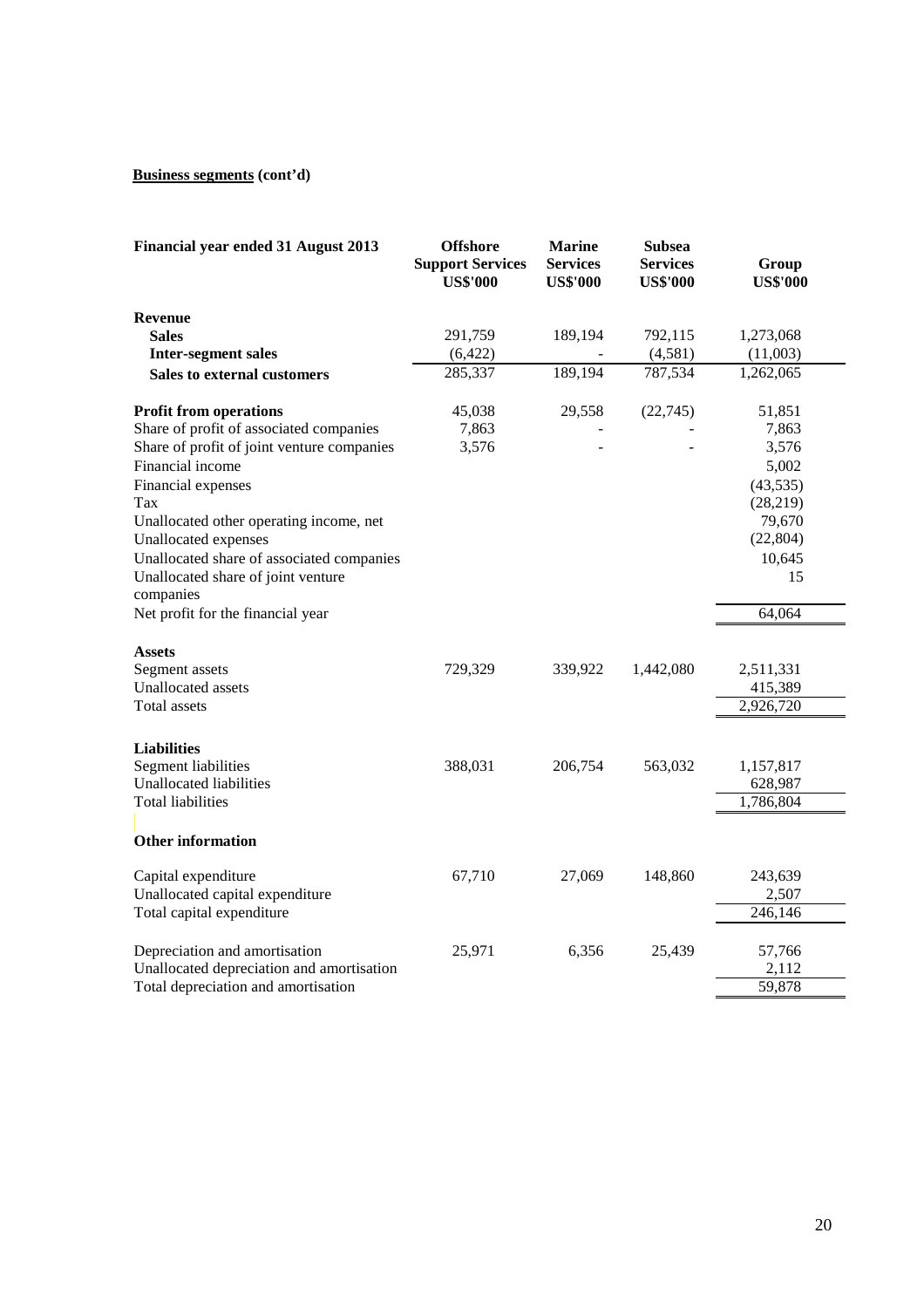## **Geographical segments**

| Revenue $(1)$                  | Group           |                 |  |  |
|--------------------------------|-----------------|-----------------|--|--|
|                                | 31 August 2014  | 31 August 2013  |  |  |
|                                | <b>US\$'000</b> | <b>US\$'000</b> |  |  |
| Singapore                      | 265,165         | 121,757         |  |  |
| South East Asia <sup>(2)</sup> | 334,624         | 308,744         |  |  |
| Americas                       | 349,131         | 283,319         |  |  |
| Other countries $(3)$          | 539,431         | 548,245         |  |  |
|                                | 1,488,351       | 1,262,065       |  |  |

(1) Revenue is based on the location of customers.<br>(2)  $S_{\text{tot}}$  the locational deviation of The location

- South East Asia includes Indonesia, Thailand, Brunei, Malaysia, Philippines and Vietnam and excludes Singapore.
- $\overrightarrow{a}$  Other countries include Australia, China, India, Nigeria, United Arab Emirates, South Korea, Norway, United Kingdom, Netherlands, Italy, Oman, France, Germany, Ivory Coast, Ghana, and Congo.

Non-current assets (comprising fixed assets, goodwill and other intangible assets) are based on the location of the companies that own those assets.

| <b>Non-Current Assets</b>      | Group                                    |                                   |  |  |
|--------------------------------|------------------------------------------|-----------------------------------|--|--|
|                                | <b>31 August 2014</b><br><b>US\$'000</b> | 31 August 2013<br><b>US\$'000</b> |  |  |
| Singapore                      | 1,217,901                                | 1,084,390                         |  |  |
| South East Asia <sup>(4)</sup> | 201,199                                  | 142,868                           |  |  |
| Other countries $(5)$          | 416,734                                  | 360,909                           |  |  |
|                                | 1,835,834                                | 1,588,167                         |  |  |

- **(4)** South East Asia includes Malaysia, Thailand and Vietnam and excludes Singapore.
- **(5)** Other countries include the India, United Kingdom, British Virgin Islands, United States of America, Australia and Norway.

## **16. In the review of performance, the factors leading to any material changes in contributions to turnover and earnings by the business or geographical segments**

In FY2014, the Subsea Services Division continued to drive the Group's revenue growth as a result of increased project execution activities. The Group expects that the Subsea Services Division will continue to increase its contribution to the Group's turnover.

With the completion of the consolidation of Ezra's Offshore Support Services companies into EMAS Offshore Limited, the Group believes that the Offshore Support Services business will continue to contribute significantly, particularly with the expansion of the offshore accommodation segment.

Revenue contribution outside of South East Asia accounts for 59.7% (FY2013: 65.9%) of revenue. These countries include Australia, China, India, Nigeria, United Arab Emirates, South Korea, Norway, United Kingdom, Netherlands, Italy, Oman, France, Germany, Ivory Coast, Ghana, and Congo. The Group expects to have continual strong contribution outside of South East Asia.